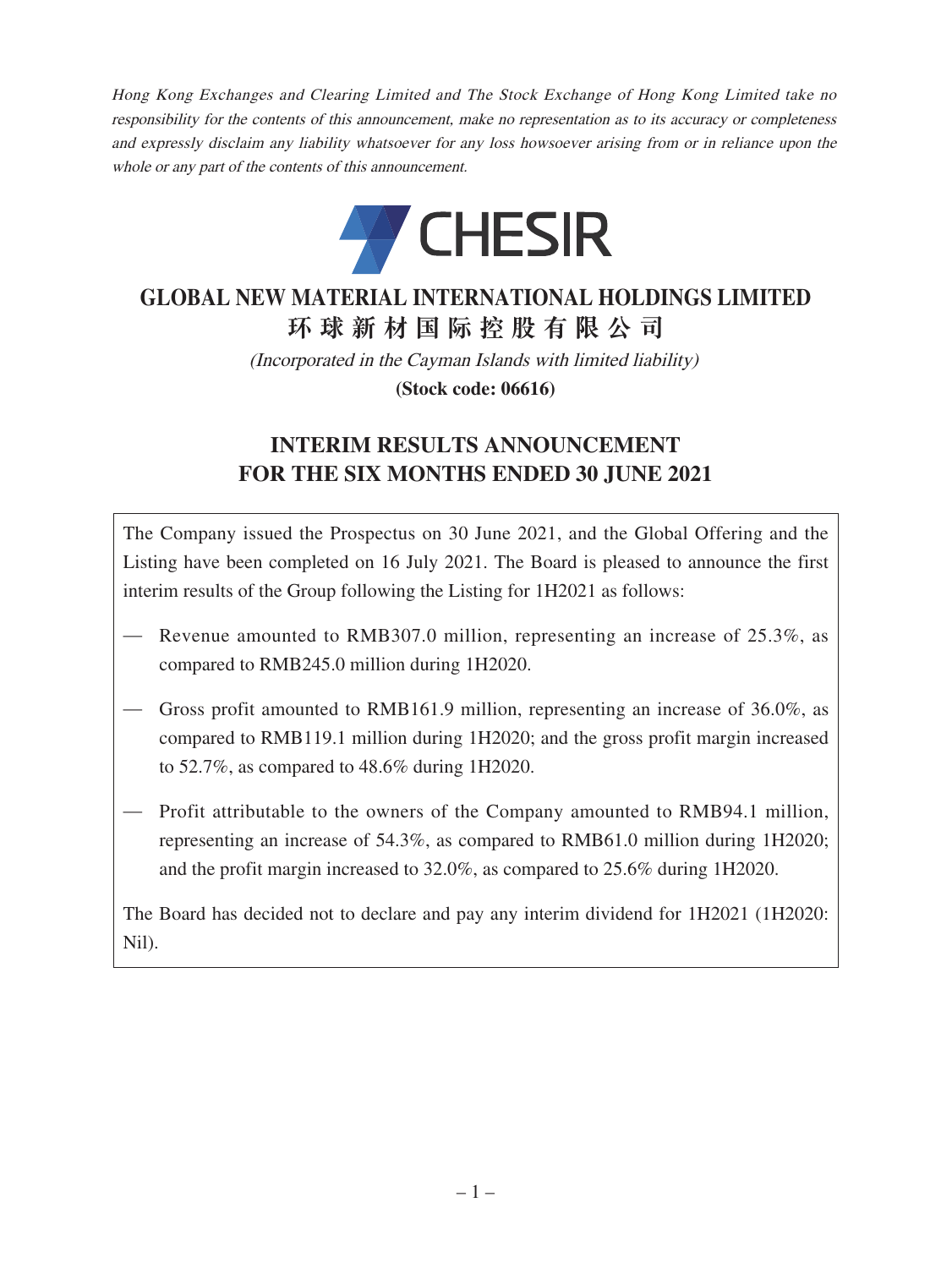The board (the "**Board**") of directors (the "**Directors**") of Global New Material International Holdings Limited (the "**Company**" together with its subsidiaries, the "**Group**") is pleased to announce the interim results of the Group for the six months ended 30 June 2021 ("**1H2021**"). The following sets forth the unaudited condensed consolidated interim results of the Group for 1H2021 and the comparative figures for the six months ended 30 June 2020 ("**1H2020**"):

## **CONDENSED CONSOLIDATED STATEMENT OF PROFIT OR LOSS** FOR THE SIX MONTHS ENDED 30 JUNE 2021

|                                                                                        |             | <b>Unaudited</b>         |                |
|----------------------------------------------------------------------------------------|-------------|--------------------------|----------------|
|                                                                                        |             | Six months ended 30 June |                |
|                                                                                        | <b>Note</b> | 2021                     | 2020           |
|                                                                                        |             | <b>RMB'000</b>           | <b>RMB'000</b> |
|                                                                                        | 4           | 307,027                  | 245,008        |
|                                                                                        |             | (143, 084)               | (123, 466)     |
| Sales related tax and auxiliary charges                                                |             | (2,009)                  | (2, 463)       |
|                                                                                        |             | 161,934                  | 119,079        |
| Other income and other gains and losses<br>Reversals of impairment losses on trade and |             | 4,425                    | 3,029          |
| other receivables/(Impairment losses for trade                                         |             | 3,435                    | (3, 131)       |
|                                                                                        |             | (12, 469)                | (8, 835)       |
| Administrative and other operating expenses                                            |             | (40,909)                 | (26, 450)      |
|                                                                                        |             | 116,416                  | 83,692         |
|                                                                                        |             | (6,073)                  | (10,207)       |
|                                                                                        |             | 110,343                  | 73,485         |
|                                                                                        | 5           | (12, 162)                | (10,757)       |
|                                                                                        | 6           | 98,181                   | 62,728         |
| Attributable to:                                                                       |             |                          |                |
|                                                                                        |             | 94,115                   | 61,002         |
|                                                                                        |             | 4,066                    | 1,726          |
|                                                                                        |             | 98,181                   | 62,728         |
| Earnings per share                                                                     | 8           |                          |                |
|                                                                                        |             | 0.11                     | 0.07           |
|                                                                                        |             | 0.11                     | 0.07           |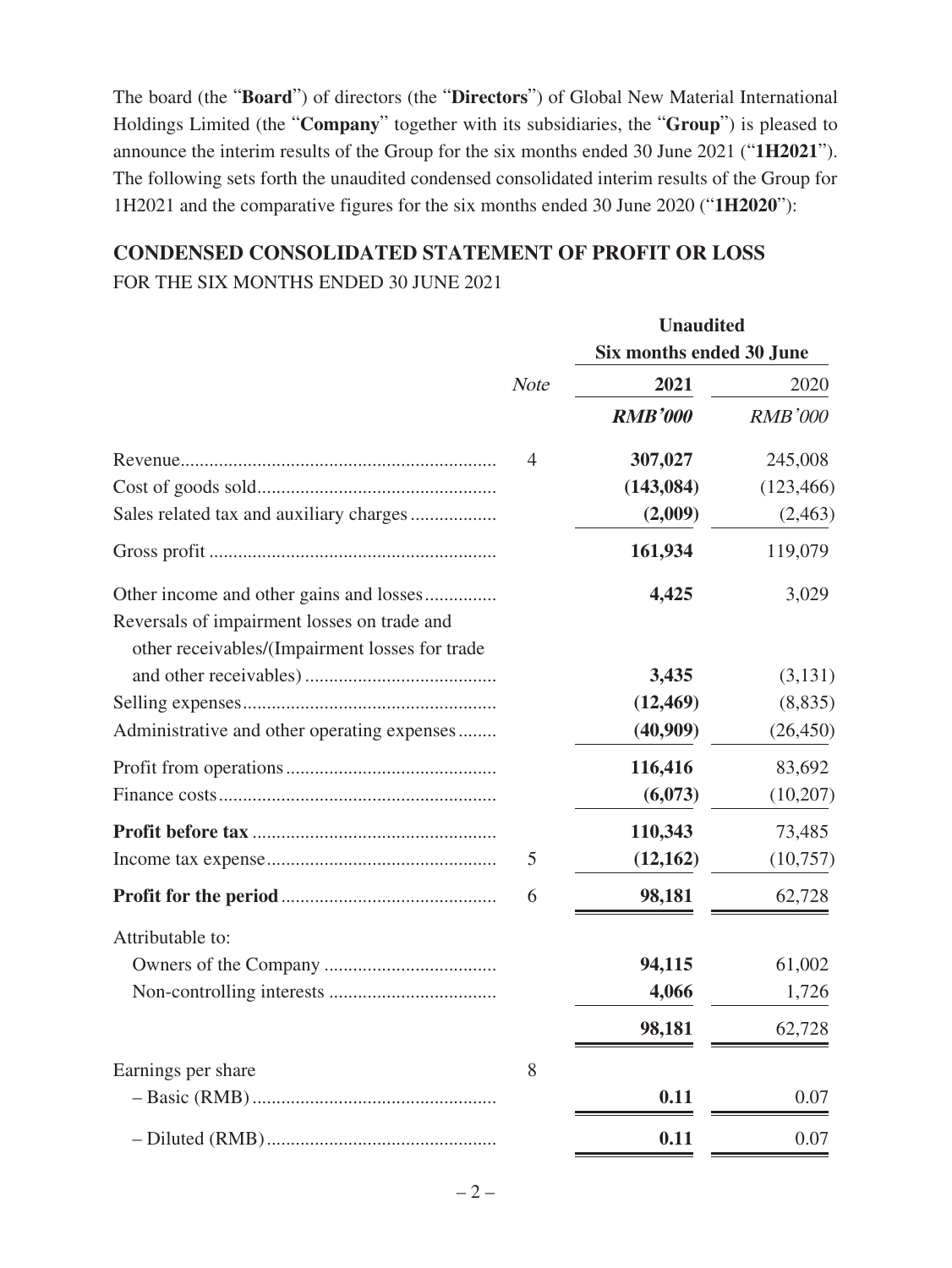# **CONDENSED CONSOLIDATED STATEMENT OF PROFIT OR LOSS AND OTHER COMPREHENSIVE INCOME**

FOR THE SIX MONTHS ENDED 30 JUNE 2021

|                                                  |             | <b>Unaudited</b>         |                |
|--------------------------------------------------|-------------|--------------------------|----------------|
|                                                  |             | Six months ended 30 June |                |
|                                                  | <b>Note</b> | 2021                     | 2020           |
|                                                  |             | <b>RMB'000</b>           | <b>RMB'000</b> |
|                                                  |             | 98,181                   | 62,728         |
| Other comprehensive income:                      |             |                          |                |
| Item that may be reclassified to profit or loss: |             |                          |                |
| Exchange differences on translating foreign      |             |                          |                |
|                                                  |             | (1)                      |                |
| Other comprehensive income for the period,       |             |                          |                |
|                                                  |             | (1)                      |                |
| Total comprehensive income for the period        |             | 98,180                   | 62,728         |
| Attributable to:                                 |             |                          |                |
|                                                  |             | 94,114                   | 61,002         |
|                                                  |             | 4,066                    | 1,726          |
|                                                  |             | 98,180                   | 62,728         |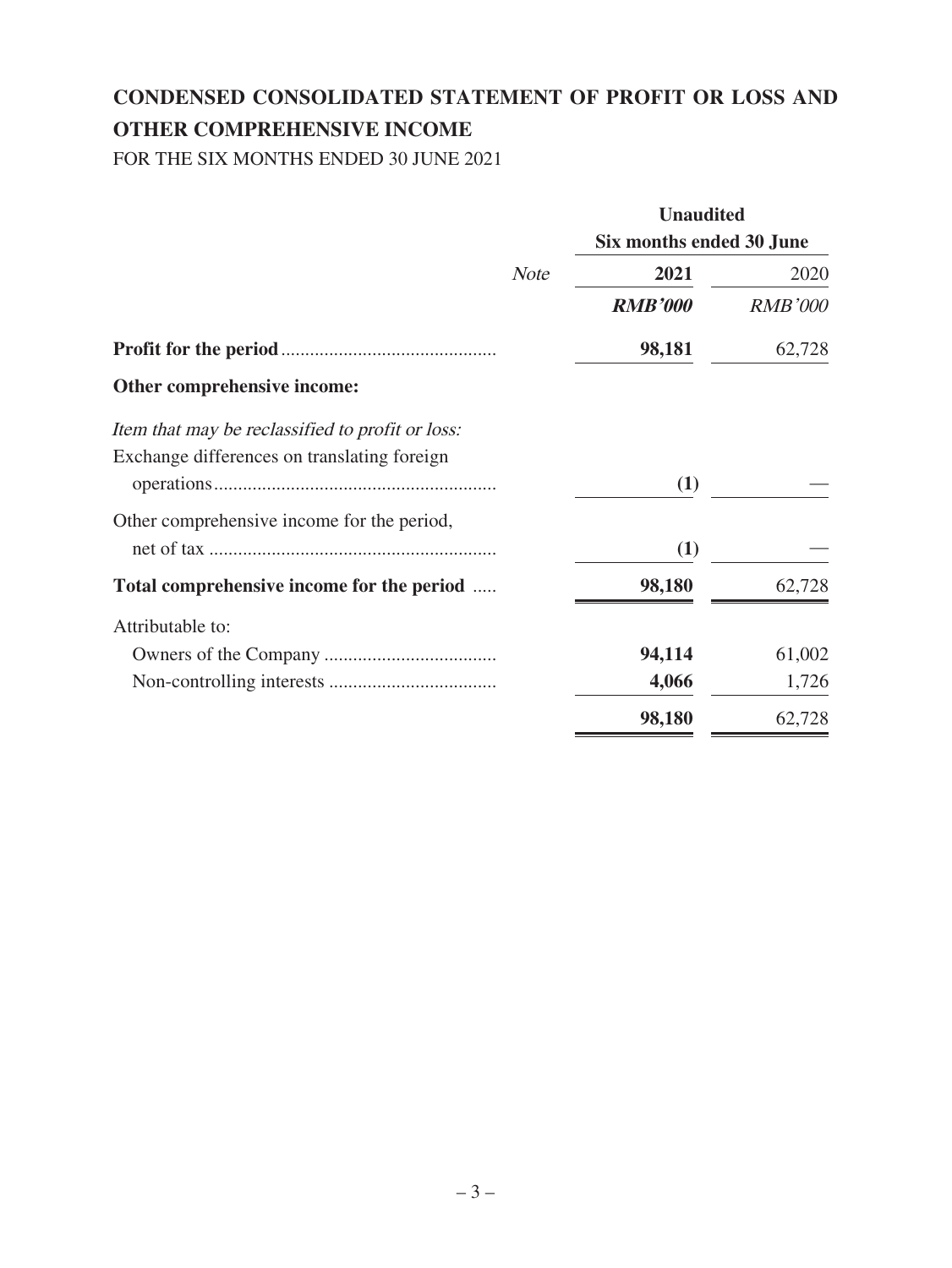#### **CONDENSED CONSOLIDATED STATEMENT OF FINANCIAL POSITION** AT 30 JUNE 2021

|                                                                                   | <b>Note</b> | <b>Unaudited</b><br>As at<br>30 June<br>2021              | Audited<br>As at<br>31 December<br>2020                    |
|-----------------------------------------------------------------------------------|-------------|-----------------------------------------------------------|------------------------------------------------------------|
|                                                                                   |             | <b>RMB'000</b>                                            | <b>RMB'000</b>                                             |
| <b>ASSETS</b>                                                                     |             |                                                           |                                                            |
| <b>Non-current assets</b>                                                         |             |                                                           |                                                            |
| Deposits paid for acquisition of property, plant                                  | 9           | 557,985<br>67,243<br>183                                  | 486,170<br>68,247<br>184                                   |
|                                                                                   |             | 1,190                                                     | 1,190                                                      |
| <b>Total non-current assets</b>                                                   |             | 626,601                                                   | 555,791                                                    |
| <b>Current assets</b><br>Deposits, prepayments and other receivables              | 10          | 108,749<br>182,370<br>25,387<br>740,884                   | 75,371<br>191,951<br>23,609<br>747,582                     |
| <b>Total current assets</b>                                                       |             | 1,057,390                                                 | 1,038,513                                                  |
| <b>TOTAL ASSETS</b>                                                               |             | 1,683,991                                                 | 1,594,304                                                  |
| <b>EQUITY AND LIABILITIES</b><br>Equity attributable to the owners of the Company | 12          | 12,342<br>1,263,011                                       | 12,342<br>1,168,897                                        |
|                                                                                   |             | 1,275,353<br>170,140                                      | 1,181,239<br>166,074                                       |
| <b>Total equity</b>                                                               |             | 1,445,493                                                 | 1,347,313                                                  |
| <b>LIABILITIES</b>                                                                |             |                                                           |                                                            |
| <b>Non-current liabilities</b>                                                    |             | 73,740<br>1,727<br>4,627                                  | 75,366<br>2,044<br>5,351                                   |
| <b>Total non-current liabilities</b>                                              |             | 80,094                                                    | 82,761                                                     |
| <b>Current liabilities</b>                                                        | 11          | 81,210<br>603<br>27,948<br>41,176<br>48<br>1,598<br>5,821 | 90,273<br>577<br>21,891<br>42,056<br>446<br>2,136<br>6,851 |
| <b>Total current liabilities</b>                                                  |             | 158,404                                                   | 164,230                                                    |
| <b>TOTAL EQUITY AND LIABILITIES</b>                                               |             | 1,683,991                                                 | 1,594,304                                                  |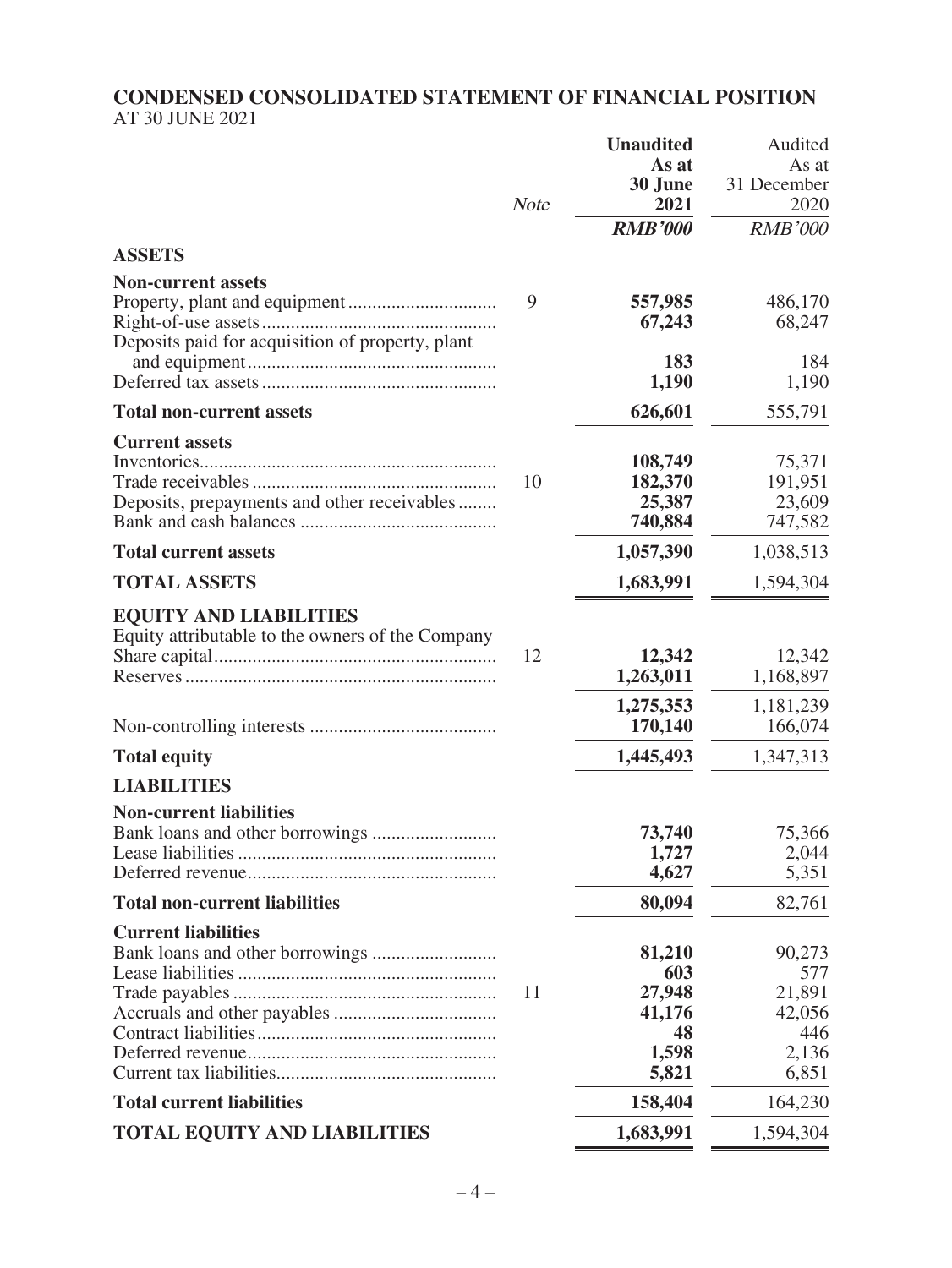### **NOTES**

#### **1. Basis of preparation**

The condensed consolidated financial statements have been prepared in accordance with International Accounting Standard 34 "Interim Financial Reporting" issued by the International Accounting Standards Board (the "**IASB**") and the applicable disclosures required by The Rules Governing the Listing of Securities on The Stock Exchange of Hong Kong Limited (the "**Stock Exchange**").

The condensed consolidated financial statements should be read in conjunction with the annual financial statements for the year ended 31 December 2020. The accounting policies (including the significant judgements made by management in applying the Group's accounting policies and the key sources of estimation uncertainty) and methods of computation used in the preparation of the condensed consolidated financial statements are consistent with those used in the annual consolidated financial statements for the year ended 31 December 2020.

Pursuant to the group reorganisation (the "**Reorganisation**") as more fully explained in the section headed "History, Development and Reorganisation" of the prospectus dated 30 June 2021 (the "**Prospectus**") issued by the Company, the Company became the holding company of the companies now comprising the Group on 18 November 2020. As the Reorganisation involved only the insertion of new holding companies at the top of the existing group and did not result in any change in economic substance in terms of the ownership and control of the Group, the condensed consolidated financial statements have been prepared as a continuation of the existing group using the principles of merger accounting.

## **2. Adoption of new and revised International Financial Reporting Standards**

The accounting policies applied in the condensed consolidated financial statements are the same as those applied in the Group's consolidated financial statements as at and for the year ended 31 December 2020. For 1H2021, the Group has adopted all the new and revised International Financial Reporting Standards ("**IFRSs**") issued by the IASB that are relevant to its operations and effective for its accounting period beginning on 1 January 2021 but they do not have a material effect on the Group's consolidated financial statements.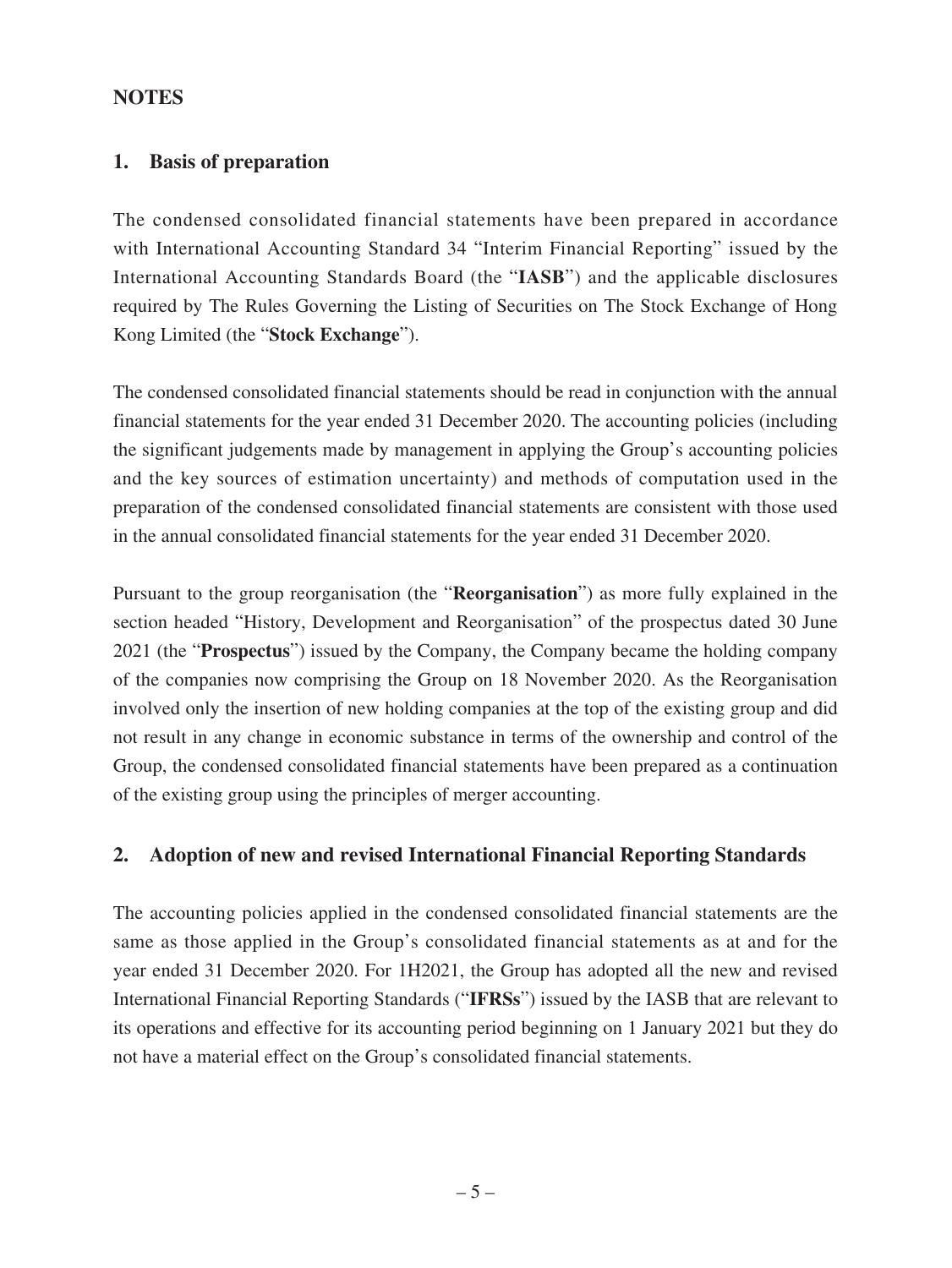A number of new standards and amendments to standards are effective for annual periods beginning after 1 January 2021 and earlier application is permitted. The Group has not early adopted any of the forthcoming new or amended standards in preparing the condensed consolidated financial statements.

## **3. Segment information**

The Group has carried on a single business in a single geographical location, which is manufacturing and sales of pearlescent pigments and synthetic mica in the People's Republic of China (the "**PRC**"), and all the assets are substantially located in the PRC. Accordingly, there is only one single business reportable segment which is regularly reviewed by the chief operating decision maker.

The Group's reportable segment is a strategic business unit that offers different products. It is centrally managed with the required technology and marketing strategies.

### **Geographical information:**

The Group's revenue from external customers by location of operations are detailed below:

|              | Six months ended 30 June |                        |  |
|--------------|--------------------------|------------------------|--|
|              | 2021                     | 2020<br><b>RMB'000</b> |  |
|              | <b>RMB'000</b>           |                        |  |
|              | ( <i>Unaudited</i> )     | (Unaudited)            |  |
| The PRC.     | 295,441                  | 230,700                |  |
| Others       | 11,586                   | 14,308                 |  |
| <b>Total</b> | 307,027                  | 245,008                |  |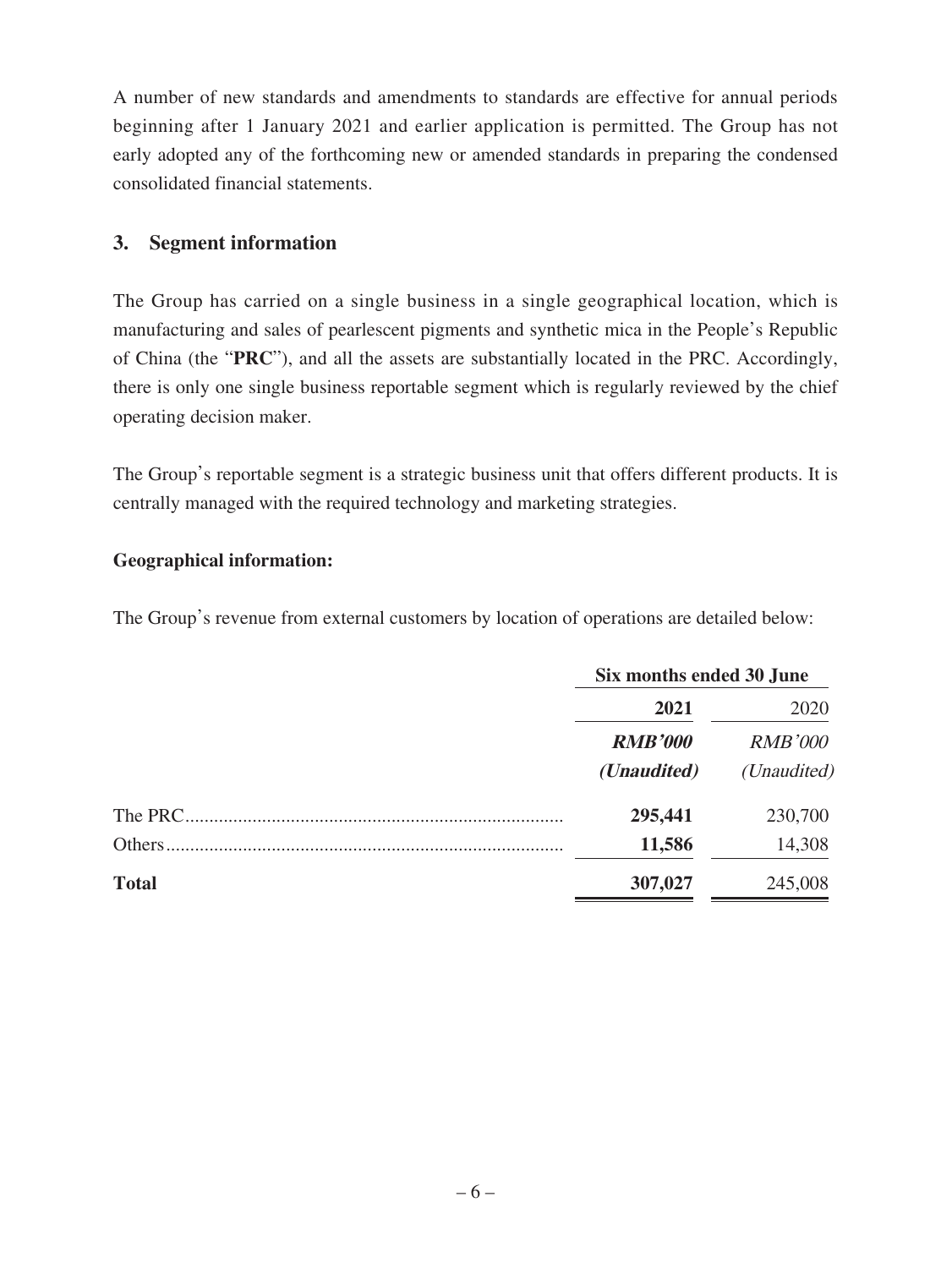#### **4. Revenue**

The Group's business operations and main revenue streams are those described in the last annual financial statements. The Group's revenue is derived from contracts with customers.

|                                              | Six months ended 30 June |                |  |
|----------------------------------------------|--------------------------|----------------|--|
|                                              | 2021                     | 2020           |  |
|                                              | <b>RMB'000</b>           | <b>RMB'000</b> |  |
|                                              | ( <i>Unaudited</i> )     | (Unaudited)    |  |
| Revenue from contracts with customers within |                          |                |  |
| the scope of IFRS 15                         |                          |                |  |
| Disaggregated by major products              |                          |                |  |
|                                              | 306,115                  | 243,223        |  |
|                                              | 912                      | 1,785          |  |
| <b>Total</b>                                 | 307,027                  | 245,008        |  |
|                                              |                          |                |  |

The Group derives revenue from the transfer of goods at a point in time.

#### **5. Income tax expense**

|                   | Six months ended 30 June |                        |
|-------------------|--------------------------|------------------------|
|                   | 2021                     | 2020<br><b>RMB'000</b> |
|                   | <b>RMB'000</b>           |                        |
|                   | ( <i>Unaudited</i> )     | ( <i>Unaudited</i> )   |
| Current tax - PRC |                          |                        |
|                   | 12,141                   | 10,539                 |
|                   | 21                       | 218                    |
| <b>Total</b>      | 12,162                   | 10,757                 |

Under the two-tiered profits tax regime, profits tax rate for the first HK\$2 million of assessable profits of qualifying corporations established in Hong Kong will be lowered to 8.25%, and profits above that amount will be subject to the tax rate of 16.5%.

PRC Enterprise Income Tax has been provided at a rate of 25% for 1H2021 (1H2020: 25%).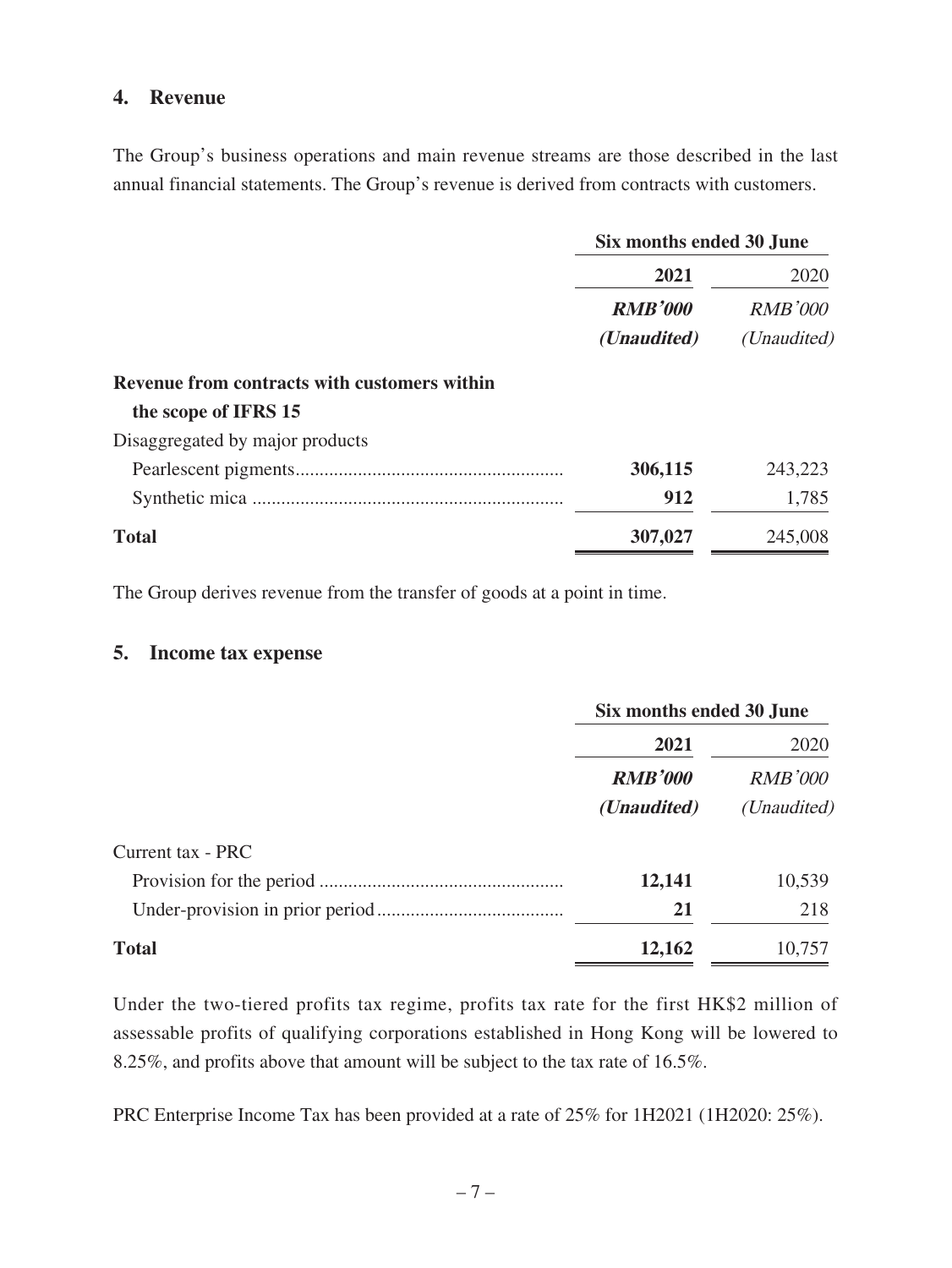France Corporation Tax is calculated at the applicable rate of 33.33% in accordance with the relevant law and regulations in France for 1H2021 (1H2020: 33.33%).

The Company and those subsidiaries incorporated in the Cayman Islands and the British Virgin Islands are not subject to income tax.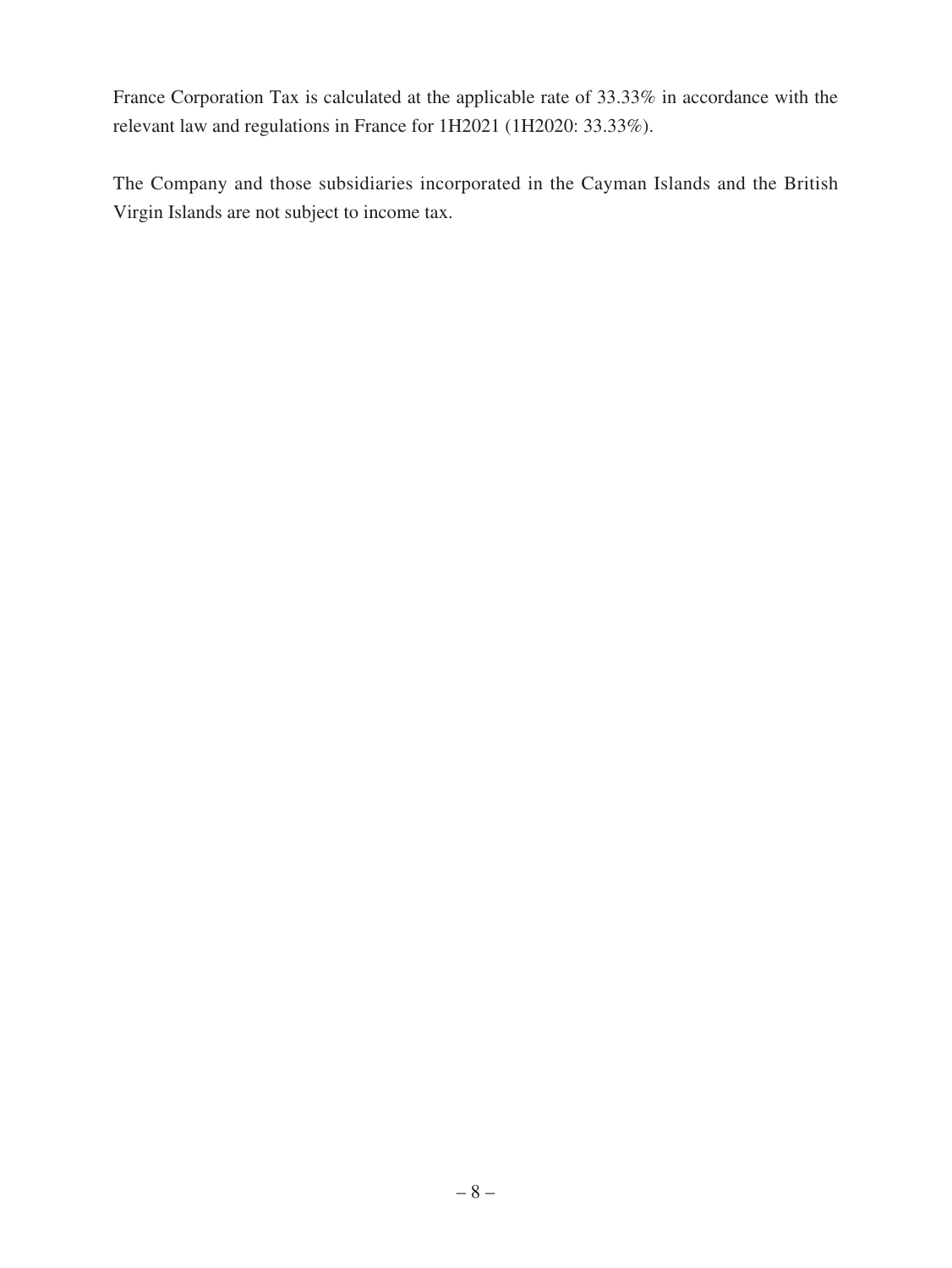## **7. Dividends**

The Board has decided not to declare and pay any interim dividend for 1H2021 (1H2020: Nil).

## **8. Earnings per share**

The calculation of basic and diluted earnings per share is based on the following:

|                                                    | Six months ended 30 June |                      |
|----------------------------------------------------|--------------------------|----------------------|
|                                                    | 2021                     | 2020                 |
|                                                    | <b>RMB'000</b>           | <b>RMB'000</b>       |
|                                                    | ( <i>Unaudited</i> )     | ( <i>Unaudited</i> ) |
| <b>Earnings</b>                                    |                          |                      |
| Profit attributable to the owners of the Company,  |                          |                      |
| used in the basic and diluted earnings             |                          |                      |
|                                                    | 94,115                   | 61,002               |
| <b>Number of Shares</b>                            |                          |                      |
| Weighted average number of ordinary shares used in |                          |                      |
|                                                    | 872,021,586              | 872,021,586          |

The weighted average number of ordinary shares for the purpose of calculating basic and diluted earnings per share for both periods has been adjusted for the effect of the Reorganisation and Capitalisation Issue as more fully explained in note 12(c).

## **9. Property, plant and equipment**

During 1H2021, the Group acquired property, plant and equipment of approximately RMB83,425,000 (1H2020: RMB14,910,000).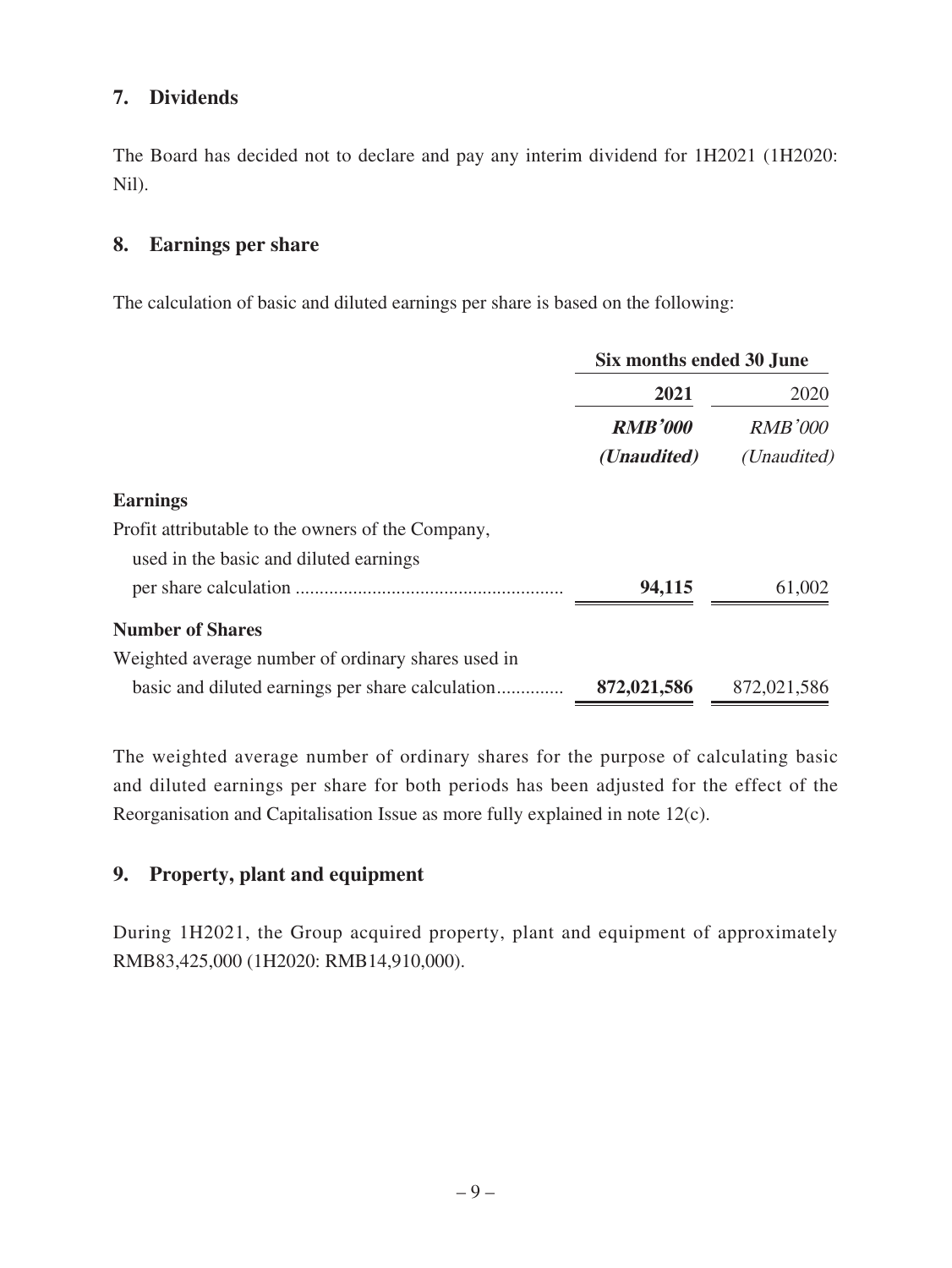## **10. Trade receivables**

The ageing analysis of trade receivables, based on the invoice date (or date of revenue recognition, if earlier), and net of allowance, is as follow:

|              | At 30 June At 31 December |                |  |
|--------------|---------------------------|----------------|--|
|              | 2021                      | 2020           |  |
|              | <b>RMB'000</b>            | <b>RMB'000</b> |  |
|              | ( <i>Unaudited</i> )      | (Audited)      |  |
|              | 166,096                   | 168,476        |  |
|              | 15,669                    | 23,161         |  |
|              | 605                       | 290            |  |
|              |                           | 24             |  |
| <b>Total</b> | 182,370                   | 191,951        |  |

## **11. Trade payables**

The ageing analysis of trade payables, based on the date of receipt of goods, is as follows:

|              | At 30 June At 31 December |                |  |
|--------------|---------------------------|----------------|--|
|              | 2021                      | 2020           |  |
|              | <b>RMB'000</b>            | <b>RMB'000</b> |  |
|              | ( <i>Unaudited</i> )      | (Audited)      |  |
|              | 27,630                    | 21,507         |  |
|              | 68                        |                |  |
|              | 59                        | 263            |  |
|              | <b>191</b>                | 121            |  |
| <b>Total</b> | 27,948                    | 21,891         |  |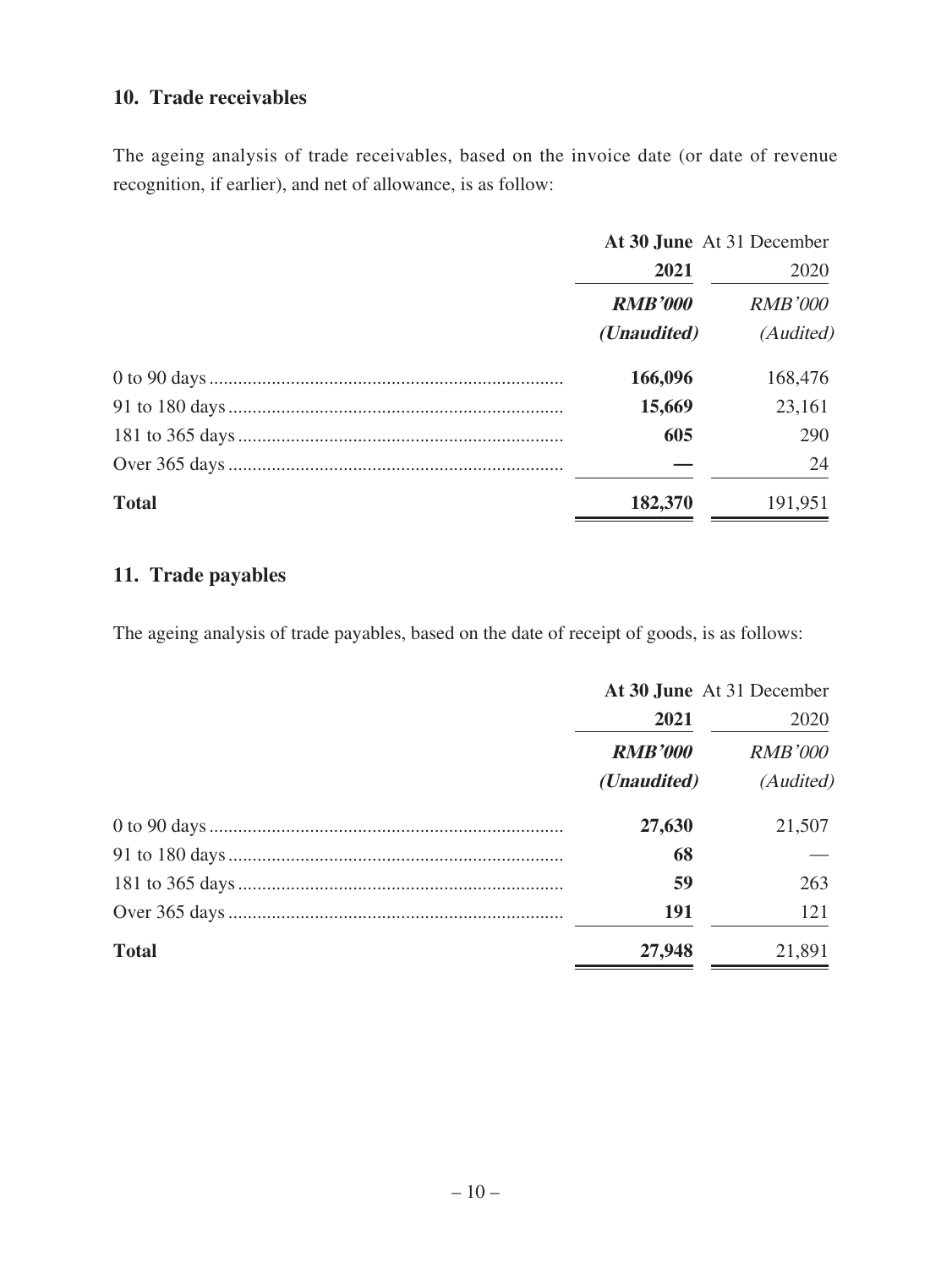#### **12. Share capital**

|                                                        | Number of       |                   |                   | <b>Issued and</b> |
|--------------------------------------------------------|-----------------|-------------------|-------------------|-------------------|
|                                                        | shares in issue | <b>Authorised</b> | <b>Authorised</b> | fully paid        |
|                                                        |                 | <b>US\$'000</b>   | <b>HK\$'000</b>   | <b>RMB'000</b>    |
| Share capital of the Company                           |                 |                   |                   |                   |
| ordinary shares of US\$1.0 each                        |                 |                   |                   |                   |
|                                                        | 50,000          | 50                |                   | 330               |
| $-$ cancellation of authorised capital $(note (a))$    | (50,000)        | (50)              |                   | (330)             |
|                                                        |                 |                   |                   |                   |
| Share capital of the Company                           |                 |                   |                   |                   |
| ordinary shares of HK\$0.1 each                        |                 |                   |                   |                   |
| $-$ issued and allotted of 3,900,000                   |                 |                   |                   |                   |
|                                                        | 3,900,000       |                   |                   | 330               |
| - increase of authorised capital <sup>(note (a))</sup> |                 |                   | 8,000,000         |                   |
|                                                        | 141,436,931     |                   |                   | 12,012            |
| At 31 December 2020, 1 January                         |                 |                   |                   |                   |
|                                                        | 145,336,931     |                   | 8,000,000         | 12,342            |

Notes:

- (a) Pursuant to the written resolutions approved by the then sole shareholder of the Company on 30 October 2020, (a) the authorised share capital of the Company was increased to HK\$8,000,000,000 by the creation of 80,000,000,000 ordinary shares of HK\$0.1 each; (b) the authorised share capital of the Company has been diminished by the cancellation of all unissued shares of par value of US\$1.0 each; and (c) the issued share capital has been increased to 3,900,000 ordinary shares of HK\$0.1 each allotted and issued to the then sole shareholder in consideration for the repurchase by the Company for cancellation from the then sole shareholder the 50,000 shares of par value of US\$1.0 each of the Company.
- (b) On 18 November 2020, the Company allotted and issued 122,007,252 new ordinary shares of the Company of HK\$0.1 each pursuant to a share swap implemented and accepted by all shareholders of Generous Fortune Limited (Casabasetic content of Generous Fortune<sup>"</sup>), whereby one ordinary share of Generous Fortune was exchanged for one ordinary share of the Company, except for the 7,493,138 shares of Generous Fortune held by Ertian International Investment Limited ("**Ertian International**"), a company wholly owned by Mr. SU Ertian ("**Mr. SU**"), which were exchanged for 3,593,138 ordinary shares of the Company allotted and issued to Ertian International and as a result, the 22 equity holders of Chesir Pearl who have agreed and completed the required procedures under the applicable PRC laws and regulations to transfer their equity interests in Chesir Pearl for the same number of shares of Generous Fortune ("**Consent Chesir Pearl Equity Holders**") have become the shareholders of the Company. On the same date, 19,429,679 new ordinary shares of the Company of HK\$0.1 each have been allotted and issued to the bond holder and a shareholder of Chesir Pearl.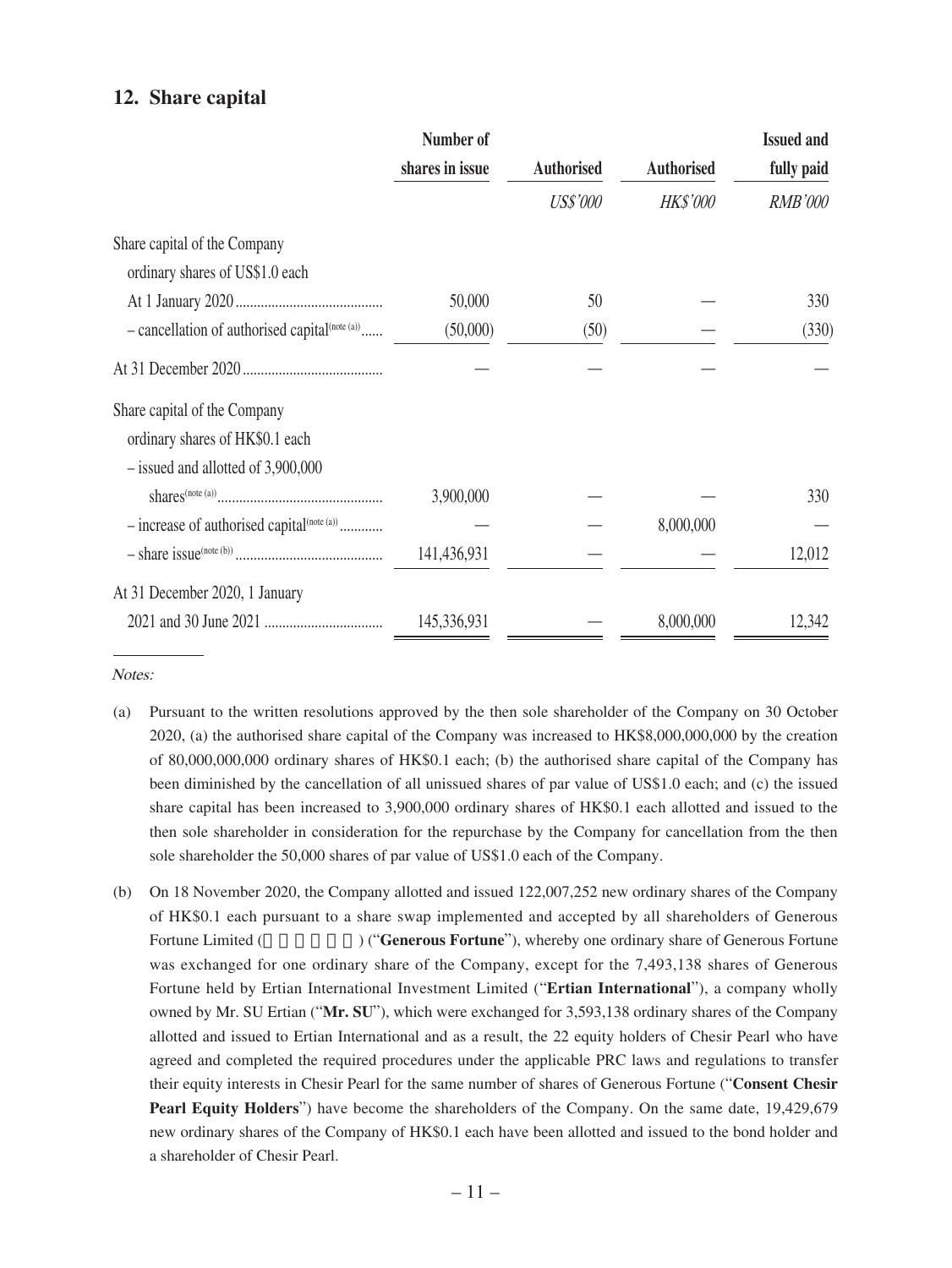(c) Pursuant to the written resolutions approved by the shareholders of the Company on 2 June 2021 and the resolutions of the directors of the Company passed on 2 June 2021, subject to the conditions set forth therein (as referred to in the paragraphs under "A. Further information about our Group  $-4$ . Written resolutions approved by our Shareholders on 2 June 2021" in Appendix V "Statutory and General Information" to the Prospectus), the directors of the Company are authorised to allot and issue a total of 726,684,655 ordinary shares of the Company (the "**Capitalisation Issue**") credited as fully paid at par to the shareholders of the Company whose names appear on the register of members of the Company as of the date of the passing of the relevant resolution approving the Capitalisation Issue, on a pro rata basis, by way of capitalisation of the sum of HK\$72,668,465.5 standing to the credit of the share premium account of the Company, and the ordinary shares of the Company to be allotted and issued pursuant to this resolution shall rank equally in all respects with the existing issued ordinary shares of the Company. The Capitalisation Issue were allotted and issued on 16 July 2021.

#### **13. Contingent liabilities**

The Group did not have any significant contingent liabilities as at 30 June 2021 (as at 31 December 2020: Nil).

### **14. Capital commitments**

|                                  | As at                | As at          |
|----------------------------------|----------------------|----------------|
|                                  | 30 June              | 31 December    |
|                                  | 2021                 | 2020           |
|                                  | <b>RMB'000</b>       | <b>RMB'000</b> |
|                                  | ( <i>Unaudited</i> ) | (Audited)      |
| Contracted but not provided for: |                      |                |
| Property, plant and equipment    | 423,972              | 568,332        |

## **15. Events after the reporting period**

On 16 July 2021, the Company was successfully listed on the Main Board of the Stock Exchange.

On 5 August 2021, the Company announced that the Over-allotment Option (as defined and described in the Prospectus) was partially exercised, pursuant to which 29,068,000 ordinary shares of the Company were issued at the same offer price of HK\$3.25 for each ordinary share of the Company, which were used to cover over-allocations in the International Offering (as defined and described in the Prospectus).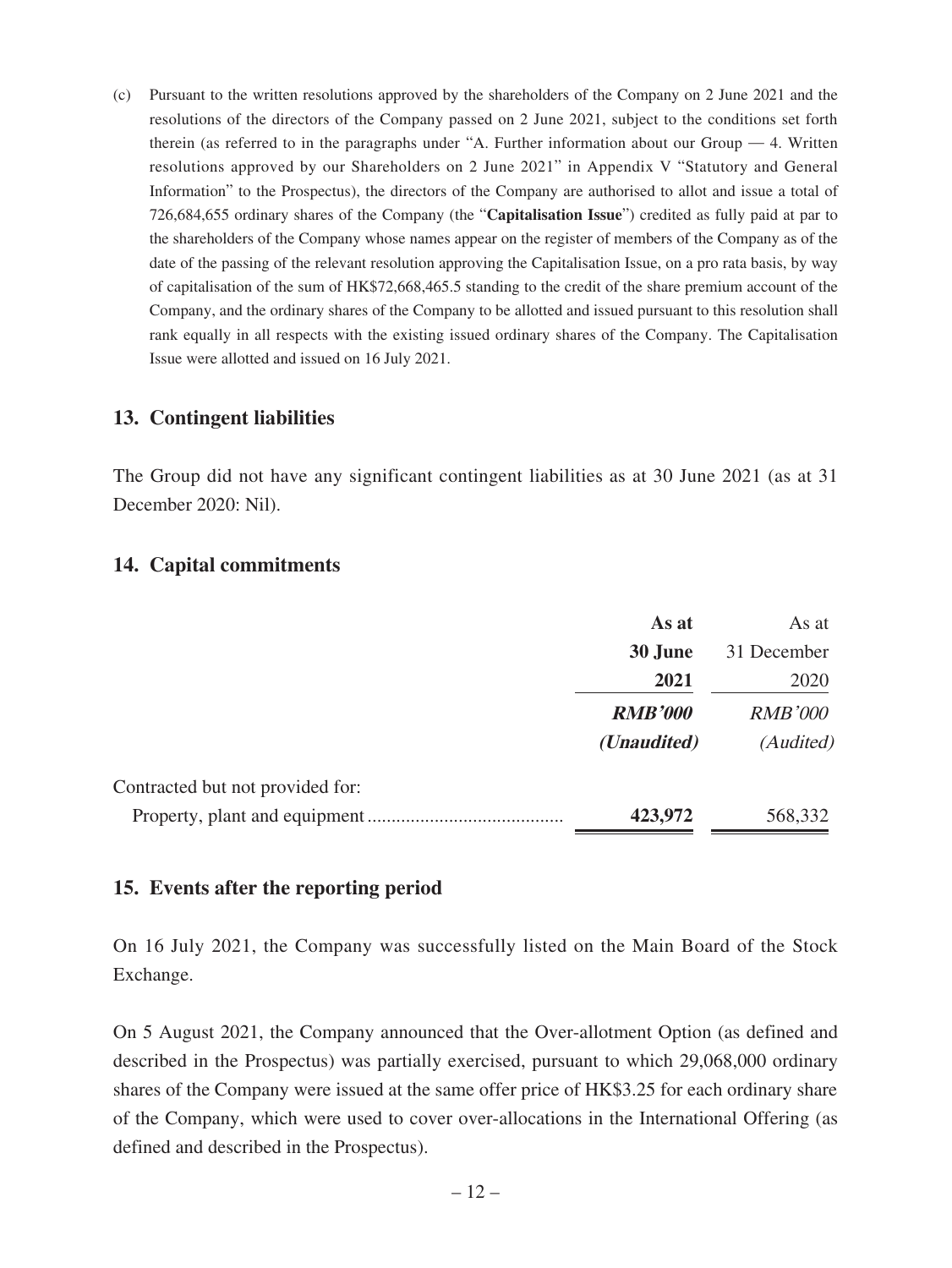## **GLOBAL OFFERING AND LISTING**

On 30 June 2021, being the last day of 1H2021, the Company issued its prospectus (the "**Prospectus**") for the global offering (the "**Global Offering**") and the listing (the "**Listing**") of its shares (the "**Shares**") on The Stock Exchange of Hong Kong Limited (the "**Stock Exchange**"). The Shares have been listed on the Stock Exchange since 16 July 2021 (the "**Listing Date**"). The Global Offering and the Listing facilitate the future business development of the Group. The amount of the net proceeds from the Global Offering, including the net proceeds received from the partial exercise of the Over-allotment Option (as defined and described in the Prospectus) on 5 August 2021 as part of the Global Offering, amounted to HK\$970.2 million, further information on which is set forth in the paragraphs under "Use of Net Proceeds from the Global Offering" in this announcement.

## **MARKET AND BUSINESS REVIEW**

#### **Overall market review**

During 1H2021, the PRC economy has significant impact on the demand and supply dynamics in the pearlescent pigment market, and the following sets forth the significant factors which affect the pearlescent pigment market:

#### **Increasing demand for pearlescent pigment products as a result of economic rebound**

The demand for the Group's pearlescent pigment products was driven by the increasing levels of production activities and more importantly, the increasing applications of the pearlescent pigment products. During 1H2021, the spread of the COVID-19 pandemic in the PRC was generally under control and as such, the levels of production activities have increased, as compared to 1H2020, and this has positive impact on the income levels in the PRC. For example, the national per capita disposable income in the PRC in 1H2021 was RMB17,642, representing a period-to-period increase of 12.6%, whilst the total retail sales of consumer goods in the PRC increased by 13.9% period-to-period. The increases in the production activities have reduced the urban unemployment average rate to 5.2% in 1H2021, as compared to 5.8% in 1H2020. During 1H2021, the increases in the production activities and the PRC consumption market have driven the increasing use of pearlescent pigment products.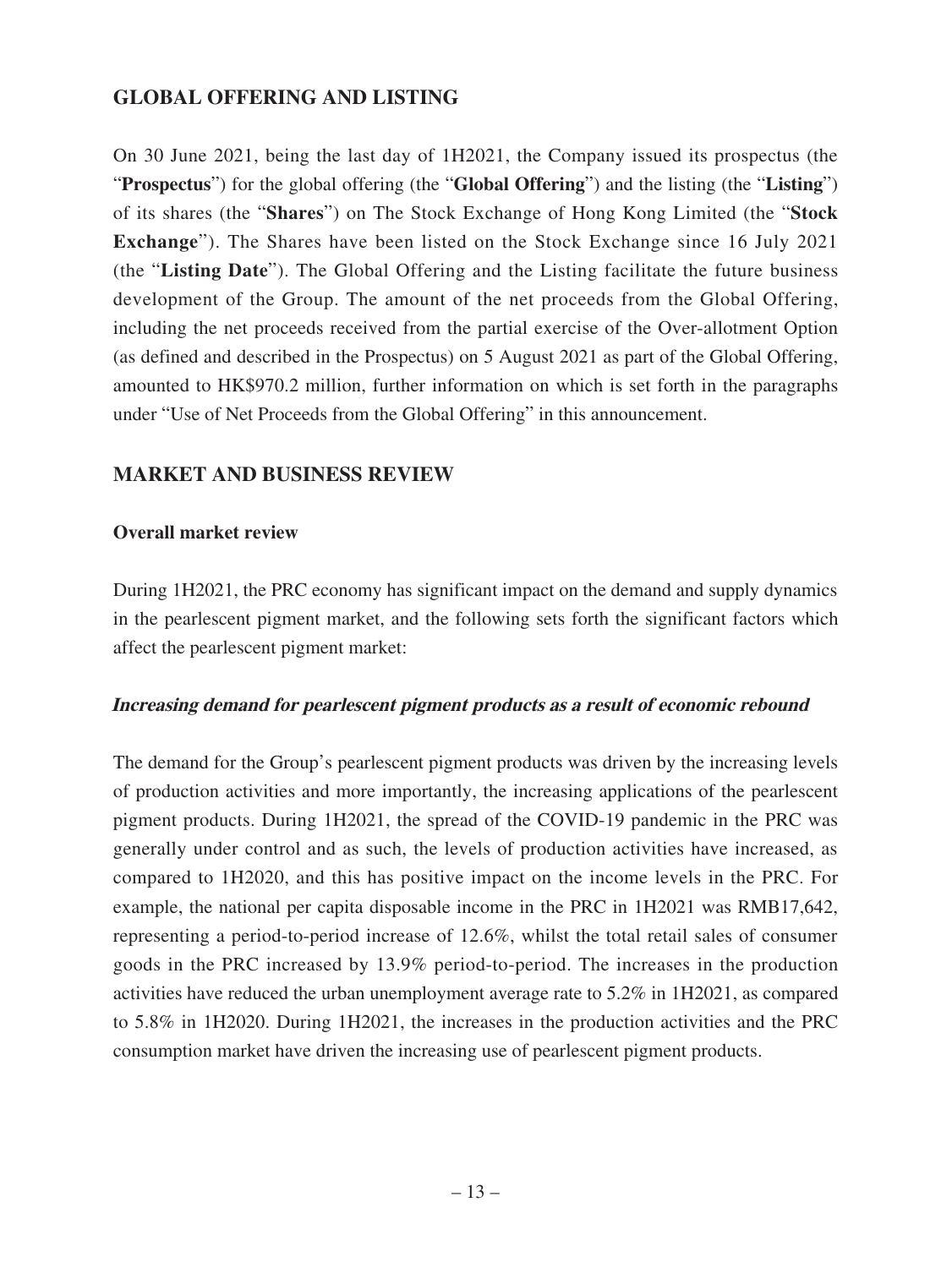### **Supportive government industry policies and new product standards**

The National Development and Reform Commission ( $\qquad$ ) of the PRC has implemented The Catalogue of Industries for Encouraged Foreign Investment (2020 Edition) ( $(2020)$ ) since 27 January 2021, pursuant to which production of high-temperature resistant and high-insulating synthetic crystals, i.e. synthetic mica, and production of pearlescent pigment products have been listed as encouraged industries.

In addition, the National Technical Committee on Paints and Pigments of Standardisation Administration (
a) of the PRC has implemented a number of new industry standards since 1 April 2021, including "UV-curable Coatings for Cosmetic Packaging Materials", "Coatings for Railway Vehicles" and "Marine Fouling Self-peeling Antifouling Coatings", which stipulate the requirements and the rules on test methods and inspection for coatings. Because of the safety feature of the pearlescent pigment products, the introduction of the new industry standards has further enhanced the use of pearlescent pigment products in the field of cosmetics and automotive coatings.

### **Increasing downstream applications of pearlescent pigment products**

The pearlescent pigment products have been increasingly used in certain new applications, and the following sets forth some examples:

- Due to its low heavy-metal contents and the feature to withstand extreme temperature environment, pearlescent pigment products are currently used by food packaging manufacturers as food packaging materials. The pearlescent pigment products are generally more colourful than the traditional colourants and attractive to consumers with no compromise on food safety.
- Wallpaper products are becoming popular in the PRC. Because of the features of environmental-friendly, temperature resistance, weather resistance, lightfastness, water resistance and stable colour fastness, pearlescent pigment products are increasingly used in place of latex painting and coating products.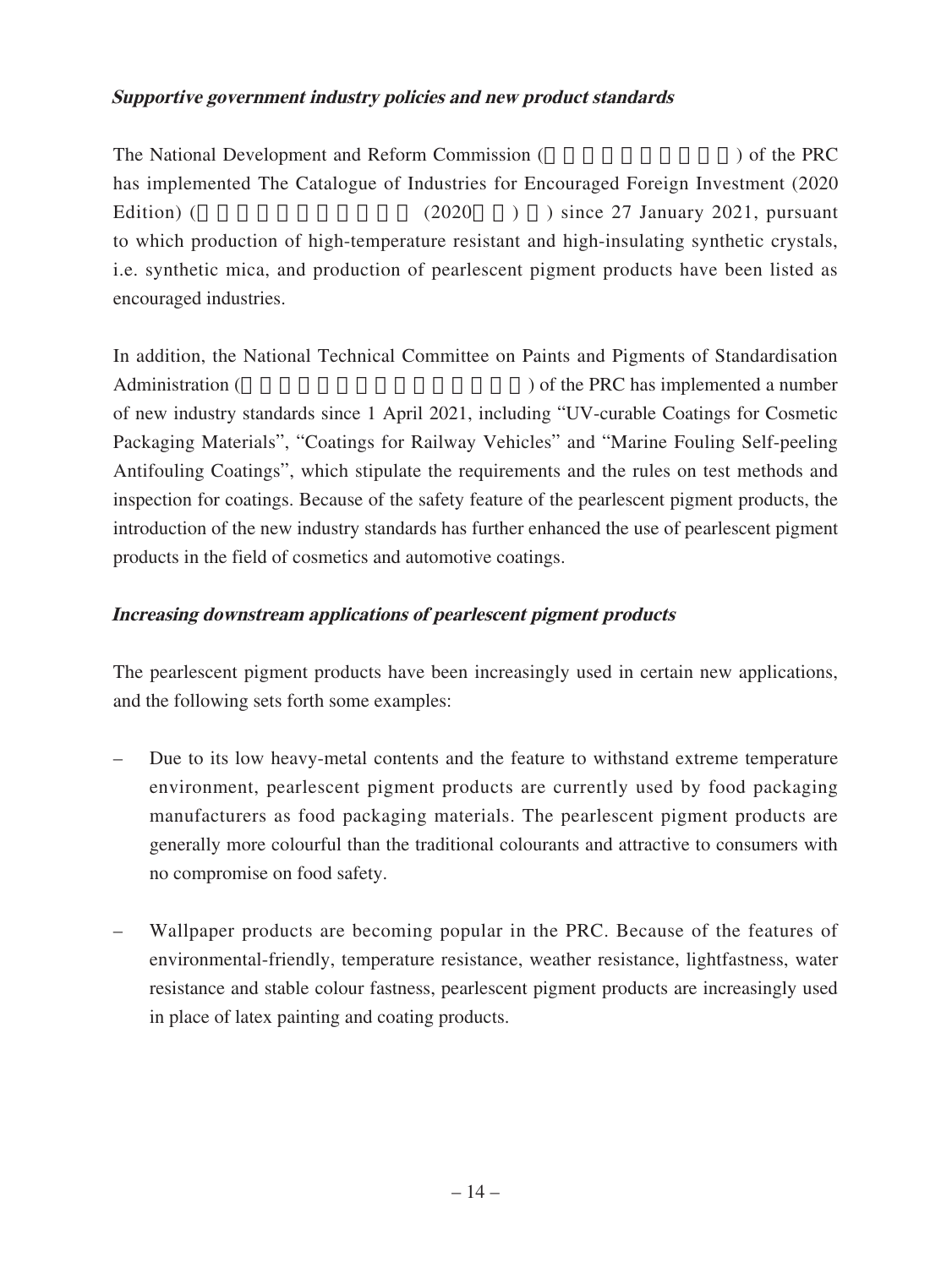– The three-dimensional printing materials made from pearlescent pigment products combined with the polylactic acid is more environmental-friendly than the conventional raw materials, such as aluminium silver powder combined with ABS plastic. The pearlescent pigment products also have the pearlescent effect and the printed products also have good gloss, lightfastness and stability.

#### **Stable supply of key production factors in the pearlescent pigment market**

The demand for pearlescent pigment products in the PRC has increased during 1H2021. The macro-economic in the PRC has gradually improved, so as the levels of economic activities in almost all industries in the PRC. On the supply of principal raw materials, the Group did not encounter any significant shortage or cost fluctuations. The supply of labour in the production of pearlescent pigment products also remained steady. The production levels of the principal chemical materials grew by 14.5% during 1H2021 which was beneficial to the business of the Group. Hence, the business environment in which the Group operates was generally better than the same in 1H2020 during which certain PRC cities were subject to lock-down and quarantine measures.

#### **Business review**

The Group is the largest pearlescent pigment producer in the PRC market as measured by revenue in 2020 with a market share of 11.0%, according to the report commissioned by the Group and prepared by Frost & Sullivan (Beijing) Inc., Shanghai Branch Co.. In the global market, the Group is the fourth largest pearlescent pigment producer as measured by revenue in 2020 with a market share of 3.0%. The principal products of the Group include natural mica-based and synthetic mica-based pearlescent pigment products. Pearlescent pigment products are generally used as colourants in a wide range of industrial and non-industrial applications. The synthetic mica-based pearlescent pigment market is in a state of rapid development and accounted for 15.8% of the PRC pearlescent pigment market of RMB4,843.9 million in 2020. The market size of the global pearlescent pigment market reached RMB18.9 billion in 2020, in which the synthetic mica-based pearlescent pigment market accounted for a market share of 11.7%.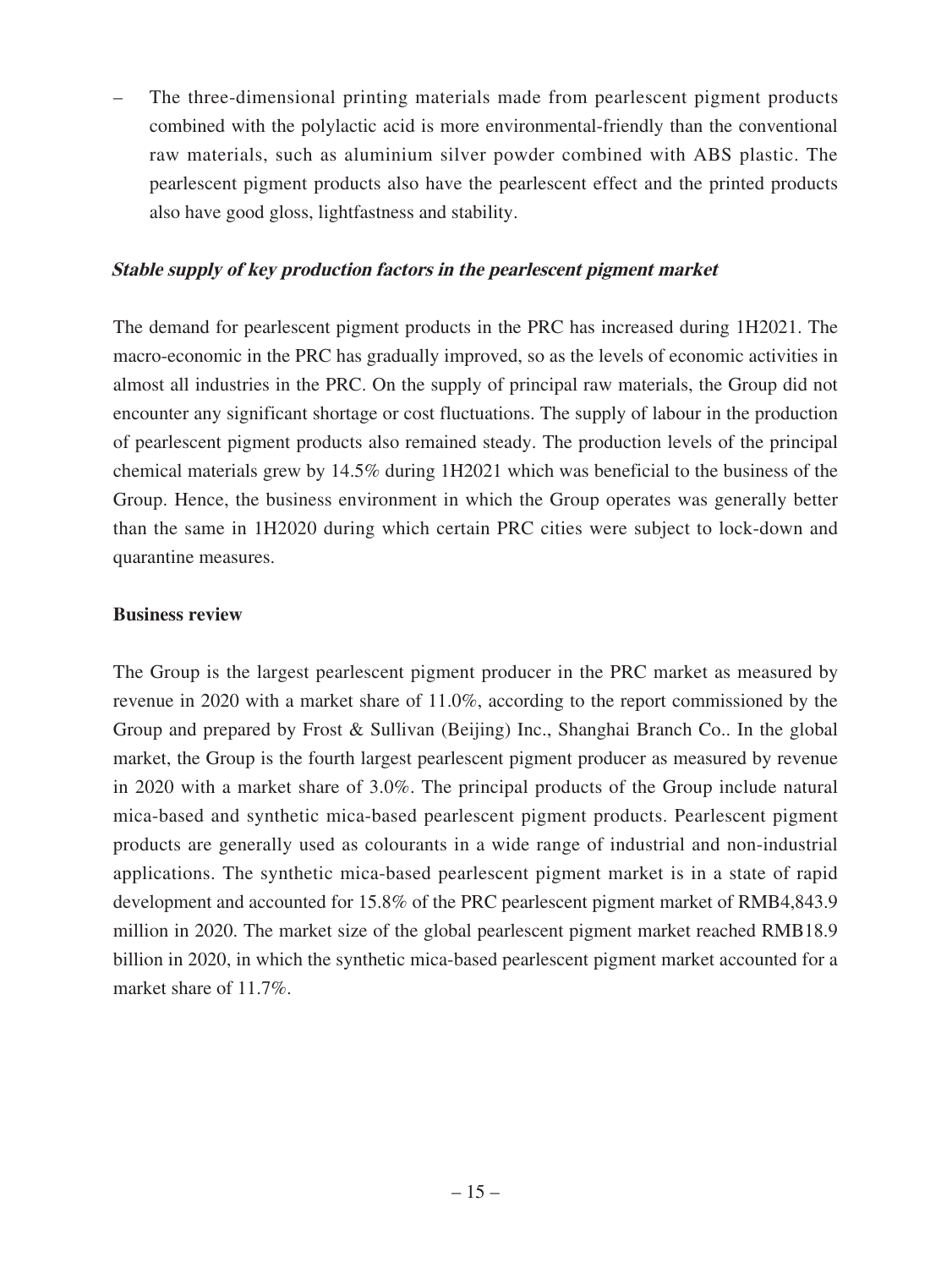The business of the Group principally focuses on the production and sales of a comprehensive portfolio of pearlescent pigment products for use in diverse applications and industries, including industrial coatings, plastics, textiles and leather, cosmetics and automotive coatings. The Group is a midstream producer in the value chain of pearlescent pigment industry, and the current pearlescent pigment products of the Group can be broadly divided into (a) natural mica-based pearlescent pigment products; (b) synthetic mica-based pearlescent pigment products; (c) glass flake-based pearlescent pigment products; and (d) silicon oxide-based pearlescent pigment products, which are sold to customers in the PRC and more than 30 countries and territories in Asia (excluding the PRC), Europe, Africa and South America under our brand of "**Chesir Pearl**" **4** CHESIR. In addition, the Group also produces and sells synthetic mica powder of different granule sizes which can be used for the production of different grades of pearlescent pigment products (including those used in cosmetics, ceramics and automotive applications) and also as raw materials for the production of functional fillers, insulating materials, refractory materials and nickel-hydrogen batteries.

The pearlescent pigment products of the Group primarily use natural mica, synthetic mica, glass flakes and silica as substrates, which are coated with a single or multiple layers of metal oxides. As of 30 June 2021, the pearlescent pigment products offered by the Group comprised a comprehensive portfolio of various applications, colours, texture and glossiness, which include 483 natural mica-based pearlescent pigment products, 270 synthetic mica-based pearlescent pigment products, 30 glass flake-based pearlescent pigment products and eight silicon oxide-based pearlescent pigment products.

The Company has been listed on the Stock Exchange since 16 July 2021. The Group has completed various reorganisation steps whereby the Company has become the holding company of members of the Group since November 2020. The Company was incorporated in the Cayman Islands with limited liability on 8 June 2018 and is an investment holding company.

During 1H2021, the Company made significant progress in technological research and development, and the number of pearlescent pigment products offered by the Group continued to expand. During 1H2021, the Company has launched 20 natural mica-based pearlescent pigment products, 17 synthetic mica-based pearlescent pigment products and three silicon oxide-based pearlescent pigment products. The total number of pearlescent pigment products offered by the Group has reached 791 as of 30 June 2021. In addition, the Company has successfully obtained 16 patents and has submitted two patent applications in the PRC during 1H2021, which not only reflect the Group's strong research and development capability, but also further enhance the Group's protection of core technology.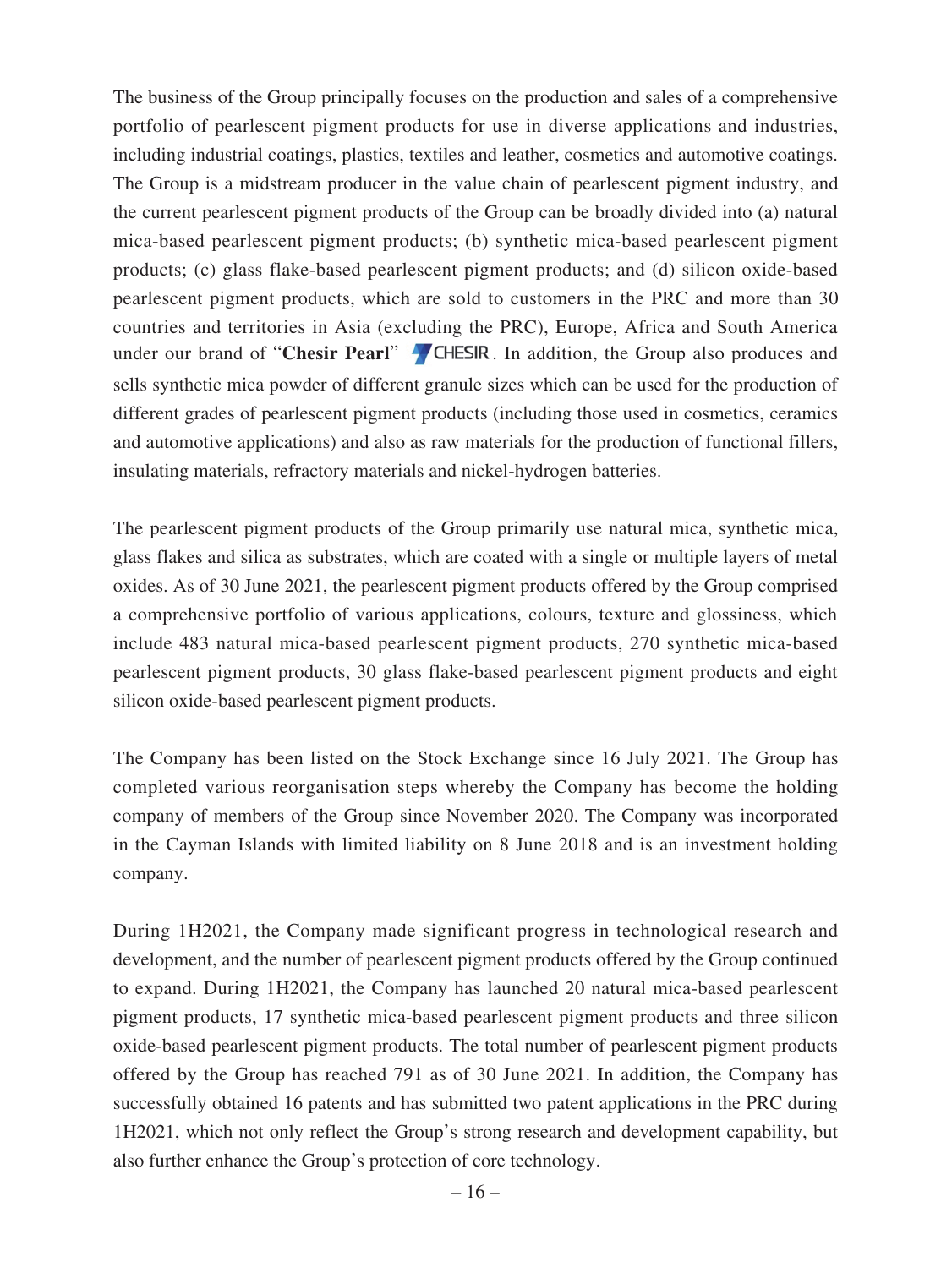The Group has adopted a proactive strategy to further strengthen the development of the international market, resulting in the growth of the number of domestic and international customers. After years of business cooperation, the Group has established long-term stable and mutually trusting cooperative relationships with major trading company customers and end user customers.

The Group has continued to receive strong support from the government. During 1H2021, two projects, namely "Development and Application Project of High Quality Cosmetic Grade Microspheres and Micronised Series of Pearlescent Pigment Products" and "Development and Industrialisation of Pearlescent Pigments for Water-based Environmentally Friendly Coatings", were supported by the government subsidies.

## **Impact of the COVID-19 pandemic**

The COVID-19 pandemic has led to the decrease in the supply of natural mica, and thus promotes the continuous replacement of the natural mica with the synthetic mica particularly in the production of pearlescent pigment products. The Group uses synthetic mica as one of the raw materials for the production of pearlescent pigment products and would be able to expand the market share in the PRC and the international markets.

In order to alleviate the impact of the COVID-19 pandemic, countries have launched fiscal stimulus policies. For example, in January 2021, the Ministry of Commerce of the PRC issued the Notice on Accelerating the Development of Digital Business and Serving the Establishment of a New Development Pattern (

), which proposed to serve the establishment of a new development pattern with a large domestic cycle as the mainstay and a dual domestic and international cycle to promote each other. In addition, the Ministry of Commerce designated May 2021 as the National Consumption Promotion Month, and more than 1,300 large-scale promotional activities were launched across the country during the month. As one of the raw materials for the production of many consumer products, pearlescent materials are expected to gain further development.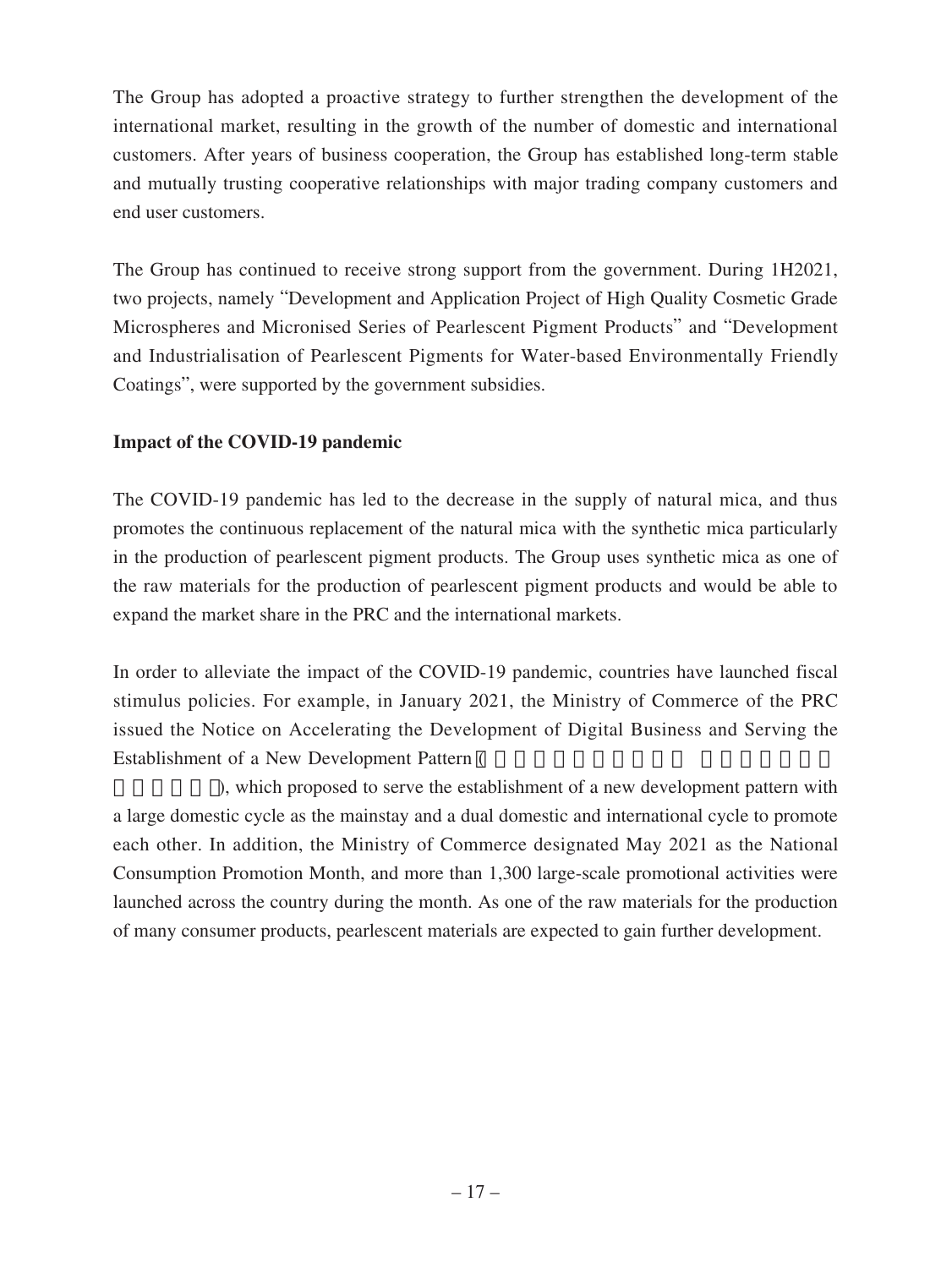## **MANAGEMENT DISCUSSION AND ANALYSIS**

### **Revenue**

The revenue of the Group is recognised when control over a product or service is transferred to the customer at the amount of promised consideration to which we are expected to be entitled, excluding those amounts collected on behalf of third parties.

The Group is engaged in the business of the production and sales of pearlescent pigment products and synthetic mica powder in the PRC. The assets of the Group are substantially located in the PRC, and the Group operates one single reportable business segment which is regularly reviewed by its chief operating decision maker. This reportable business segment is a strategic business unit that offers two principal types of products, namely (a) pearlescent pigment products and (b) synthetic mica powder sold to customers, and is centrally managed with the required technology and marketing strategies.

The table below sets forth an analysis of revenue by major products during 1H2021 (with comparative figures for 1H2020):

|                              | Six months ended 30 June |       |                |       |      |  |
|------------------------------|--------------------------|-------|----------------|-------|------|--|
|                              | 2021                     |       |                |       | 2020 |  |
|                              | <b>RMB'000</b>           | %     | <b>RMB'000</b> | %     |      |  |
| Pearlescent pigment products |                          |       |                |       |      |  |
|                              | 169,788                  | 55.3  | 140,684        | 57.4  |      |  |
|                              | 113,161                  | 36.9  | 86,235         | 35.2  |      |  |
|                              | 21,937                   | 7.1   | 14,995         | 6.1   |      |  |
|                              | 1,229                    | 0.4   | 1,309          | 0.6   |      |  |
|                              | 306,115                  | 99.7  | 243,223        | 99.3  |      |  |
| Synthetic mica powder        | 912                      | 0.3   | 1,785          | 0.7   |      |  |
| <b>Total</b>                 | 307,027                  | 100.0 | 245,008        | 100.0 |      |  |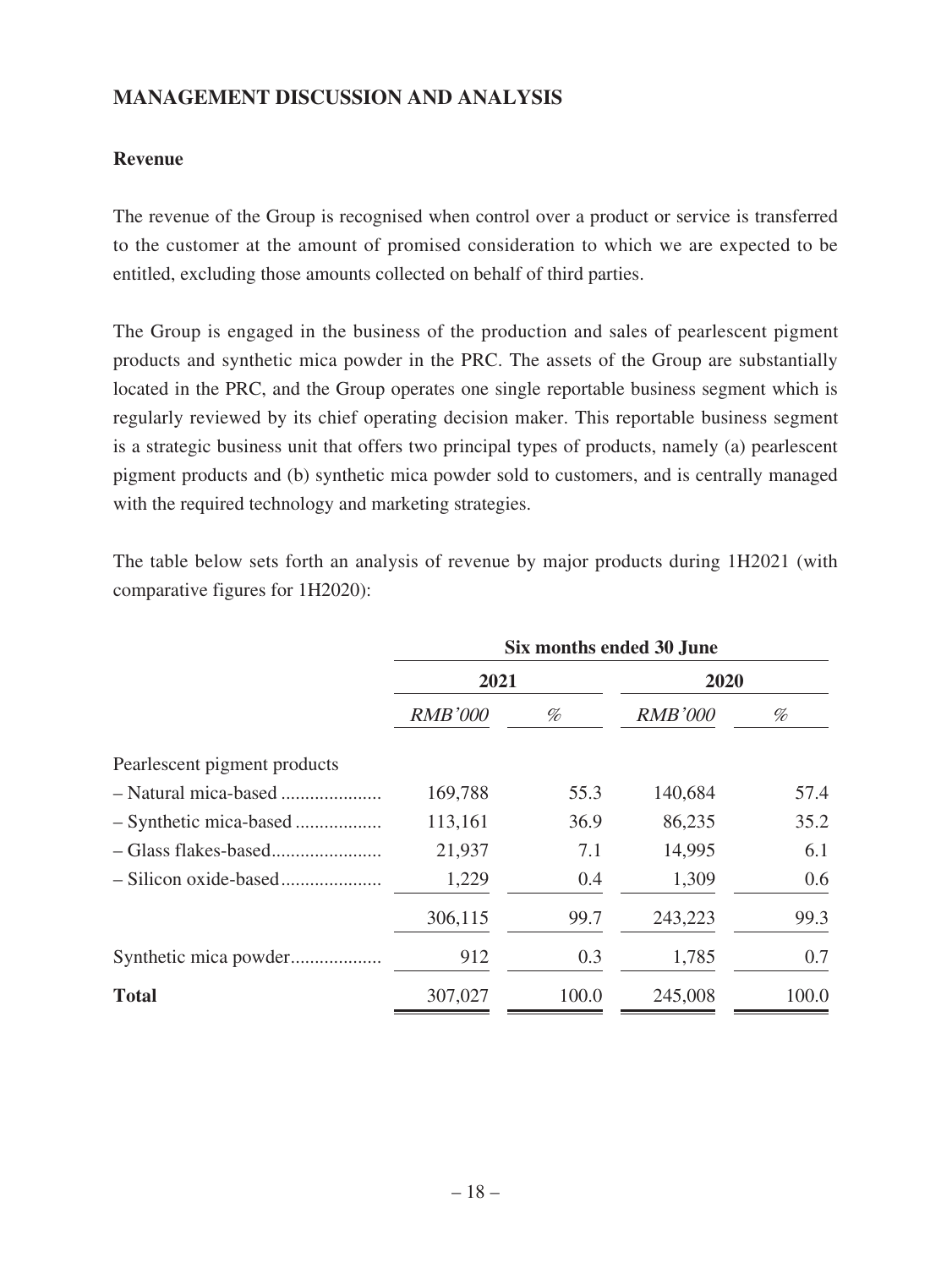The customers of the Group may be broadly divided into trading company customers and end user customers. The former will re-sell the products to their own customers with whom the Group does not have direct contractual relationship. End user customers are customers using the pearlescent pigment products for their own use and production purpose. The table below sets forth an analysis of the Group's sales to trading company customers and end user customers by products during 1H2021 (with comparative figures for 1H2020):

|                                | Six months ended 30 June |       |                |       |
|--------------------------------|--------------------------|-------|----------------|-------|
|                                | 2021                     |       | 2020           |       |
|                                | <b>RMB'000</b>           | %     | <b>RMB'000</b> | %     |
| Trading company customers      |                          |       |                |       |
| - Pearlescent pigment products | 254,318                  | 82.8  | 198,551        | 81.1  |
| - Synthetic mica powder        | 143                      | —*    | 58             | —*    |
|                                | 254,461                  | 82.8  | 198,609        | 81.1  |
| End user customers             |                          |       |                |       |
| - Pearlescent pigment products | 51,797                   | 16.9  | 44,672         | 18.2  |
|                                | 769                      | 0.3   | 1,727          | 0.7   |
|                                | 52,566                   | 17.2  | 46,399         | 18.9  |
| <b>Total</b>                   | 307,027                  | 100.0 | 245,008        | 100.0 |

\* Value insignificant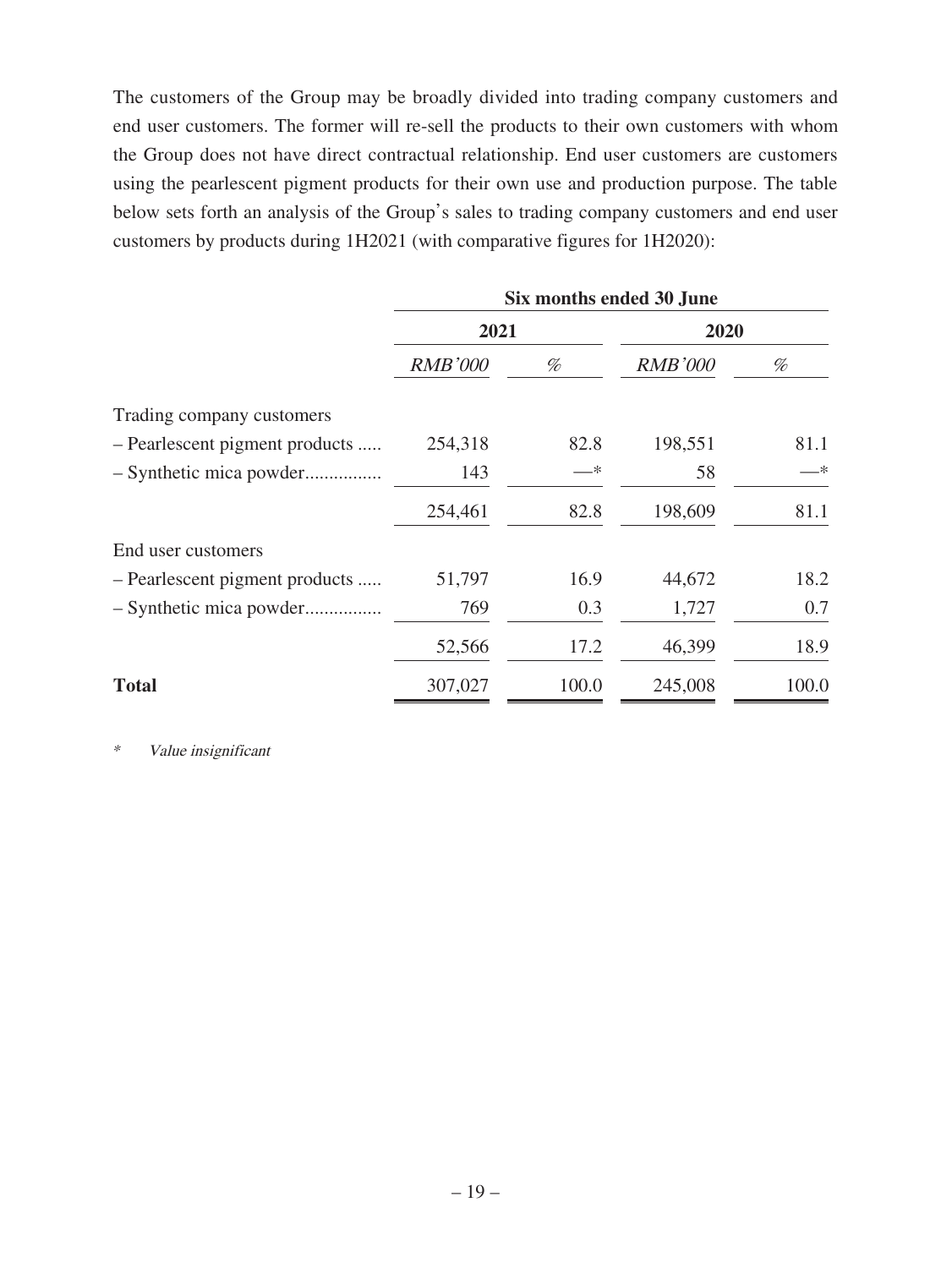The table below sets forth an analysis of the Group's sales to customers by location during 1H2021 (with comparative figures for 1H2020):

|              | Six months ended 30 June |       |                |       |  |
|--------------|--------------------------|-------|----------------|-------|--|
|              | 2021                     |       | 2020           |       |  |
|              | <b>RMB'000</b>           | %     | <b>RMB'000</b> | %     |  |
|              | 295,441                  | 96.2  | 230,700        | 94.2  |  |
|              | 5,075                    | 1.7   | 6,007          | 2.5   |  |
|              | 3,466                    | 1.1   | 6,714          | 2.7   |  |
|              | 2,884                    | 0.9   | 1,490          | 0.6   |  |
|              | 161                      | 0.1   | 97             | —*    |  |
| <b>Total</b> | 307,027                  | 100.0 | 245,008        | 100.0 |  |

\* Value insignificant

Notes:

- (1) Countries and territories in Asia include Pakistan, Hong Kong, Macau and Taiwan, Korea, Kuwait, Bangladesh, Japan, Saudi Arabia, Thailand, Turkey, Israel, India, Indonesia, Jordan and Vietnam.
- (2) European countries include Estonia, Belgium, Poland, Germany, Russia, Ukraine, Finland, Netherlands, Serbia, Greece, Italy and United Kingdom.
- (3) Countries in Africa include Algeria, Morocco, Tunisia and Egypt.
- (4) Countries in South America include Brazil and Chile.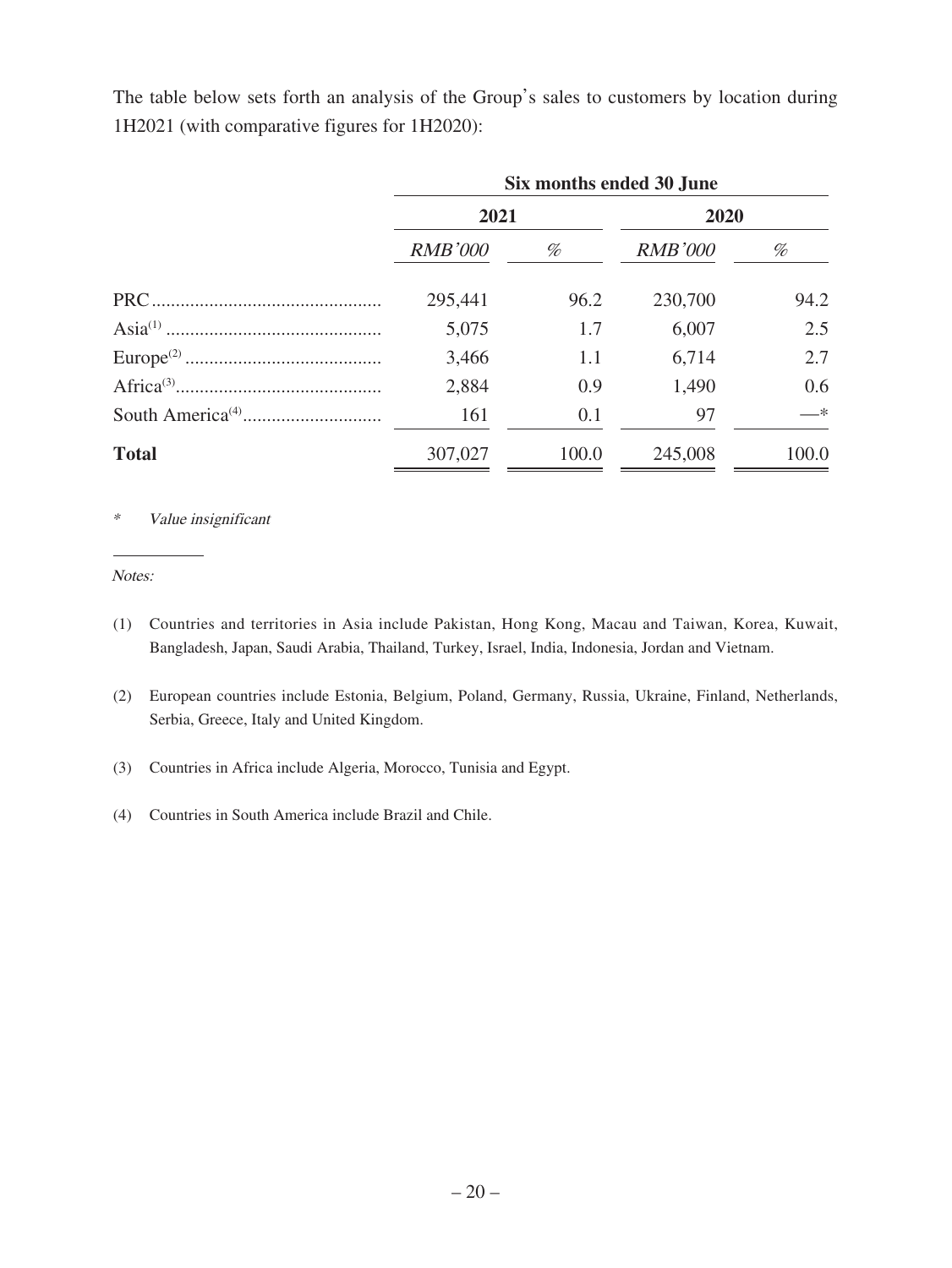#### **Sales of pearlescent pigment products**

The revenue generated from sales of pearlescent pigment products increased from RMB243.2 million during 1H2020 to RMB306.1 million during 1H2021, representing an increase of RMB62.9 million or 25.9%. Sales of natural mica-based pearlescent pigment products increased by RMB29.1 million, or 20.7%, as compared to the same during 1H2020. The Group expanded its product offering of natural mica-based pearlescent pigment products from 161 during 1H2020 to 164 during 1H2021. Sales of synthetic mica-based pearlescent pigment products increased by RMB26.9 million, or 31.2%, as compared to the same during 1H2020. The Group expanded its product offering of synthetic mica-based pearlescent pigment products from 167 during 1H2020 to 187 during 1H2021. Sales of glass flake-based pearlescent pigment products also increased by RMB6.9 million, or 46.3%, as compared to the same during 1H2020. The increase in sales of glass flake-based pearlescent pigment products during 1H2021 was mainly due to the Group's increased marketing efforts to promote its glass flake-based pearlescent pigment products. The Group also sold silicon oxide-based pearlescent pigment products and contributed revenue of RMB1.2 million for 1H2021.

#### **Sales of synthetic mica powder**

Synthetic mica powder produced by the Group was primarily used for its own production of synthetic mica-based pearlescent pigment products. The sales of synthetic mica powder decreased from RMB1.8 million for 1H2020 to RMB0.9 million for 1H2021. The decrease was due to the increasing demand for the synthetic mica-based pearlescent pigment products and the Group retained most of the synthetic mica flakes (being the semi-finished product of synthetic mica powder, which will undergo pulping to form synthetic mica in wet state) produced for own production of synthetic mica-based pearlescent pigment products.

#### **Cost of goods sold**

The cost of goods sold increased by 15.9% from RMB123.5 million for 1H2020 to RMB143.1 million for 1H2021. The increase in cost of goods sold was mainly due to the increase in the sales volume of pearlescent pigment products by 26.9% from 6,083 tonnes for 1H2020 to 7,717 tonnes for 1H2021.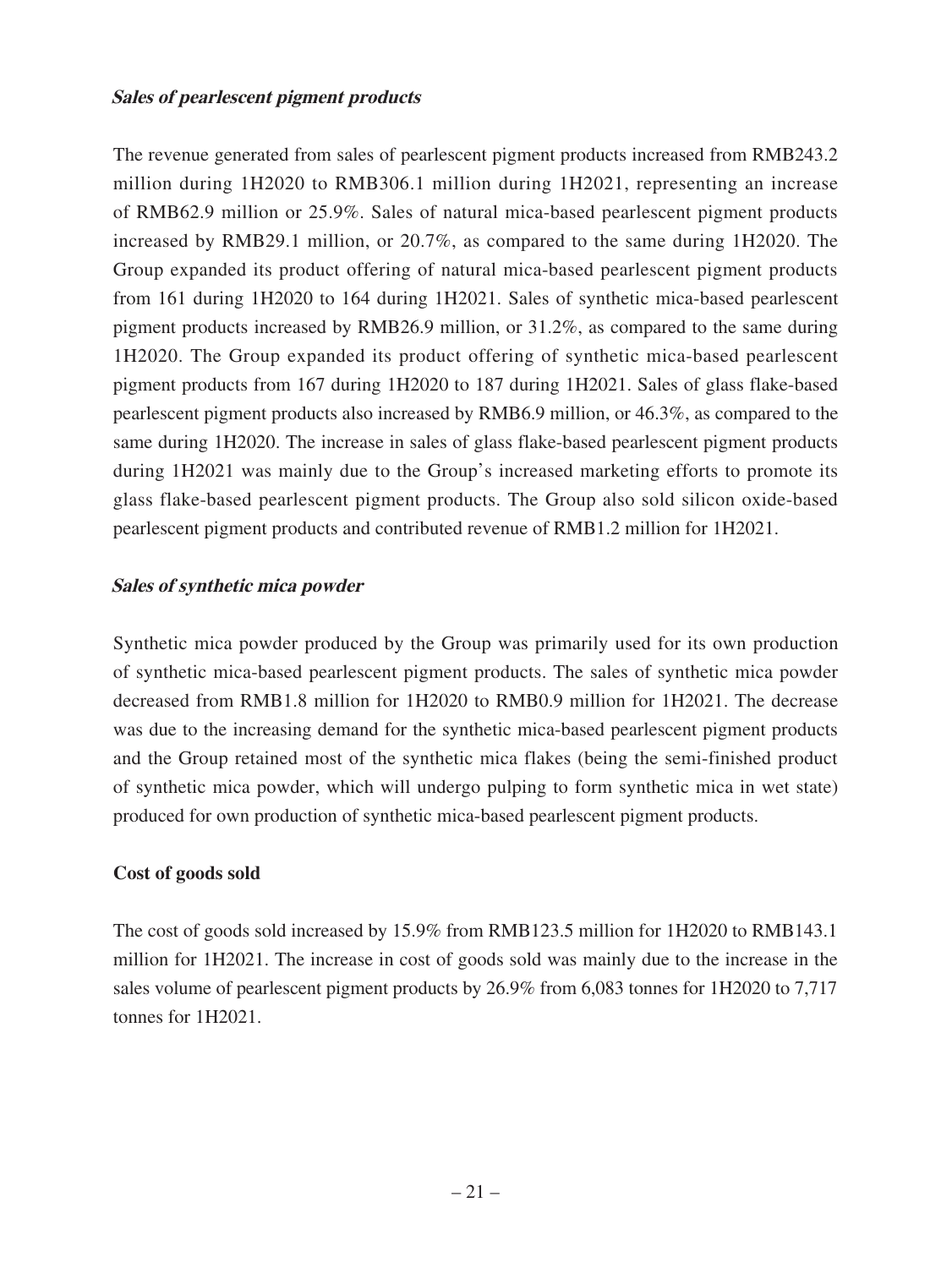#### **Gross profit and gross profit margin**

The overall gross profit increased from RMB119.1 million during 1H2020 to RMB161.9 million during 1H2021, representing an increase of 36.0%. The increase in the amount of the gross profit was primarily due to the increase in the amount of revenue. The gross profit margin during 1H2021 was 52.7%, as compared to 48.6% for 1H2020. The improvement in the gross profit margin was mainly attributable to the increase in the percentage of sales of synthetic mica-based and glass flakes-based pearlescent pigment products which enjoyed a higher gross profit margin than natural mica-based pearlescent pigment products.

#### **Other income and other gains and losses**

The amount of other income and other gains and losses during 1H2021 was RMB4.4 million, as compared to RMB3.0 million during 1H2020. The increase was primarily due to the increase in the government grants provided by the PRC Government for the research and development achievements accomplished by the Group by RMB1.0 million and the decrease in fair value loss by RMB0.8 million on the derivative component of the convertible bonds in the principal amount of RMB72,240,000 issued by Chesir Pearl to two bondholders on 31 May 2019 (the "**2019 Convertible Bonds**") which had been transferred to Guangxi Guidong Electric Power Co., Ltd. (广西桂东电力股份有限公司) ("Guidong Electric") on 16 October 2020 and the conversion right attached therewith had been exercised in full by Guidong Electric on 19 October 2020.

## **Reversals of impairment losses on/(impairment losses for) trade receivables and other receivables**

Reversals of impairment loss under expected credit loss model during 1H2021 was RMB3.4 million, as compared to provision of impairment losses of RMB3.1 million during 1H2020.

#### **Selling expenses**

The selling expenses increased from RMB8.8 million during 1H2020 to RMB12.5 million during 1H2021, representing an increase of 41.1%. The increase in the amount of selling expenses was mainly due to the increases in (a) the transportation expenses for delivery of the Group's products of RMB1.2 million; (b) the marketing expenses of RMB1.3 million to promote the Group's pearlescent pigment products; and (c) the travelling and business development expenses of RMB0.9 million as a result of frequent customer visits in the PRC.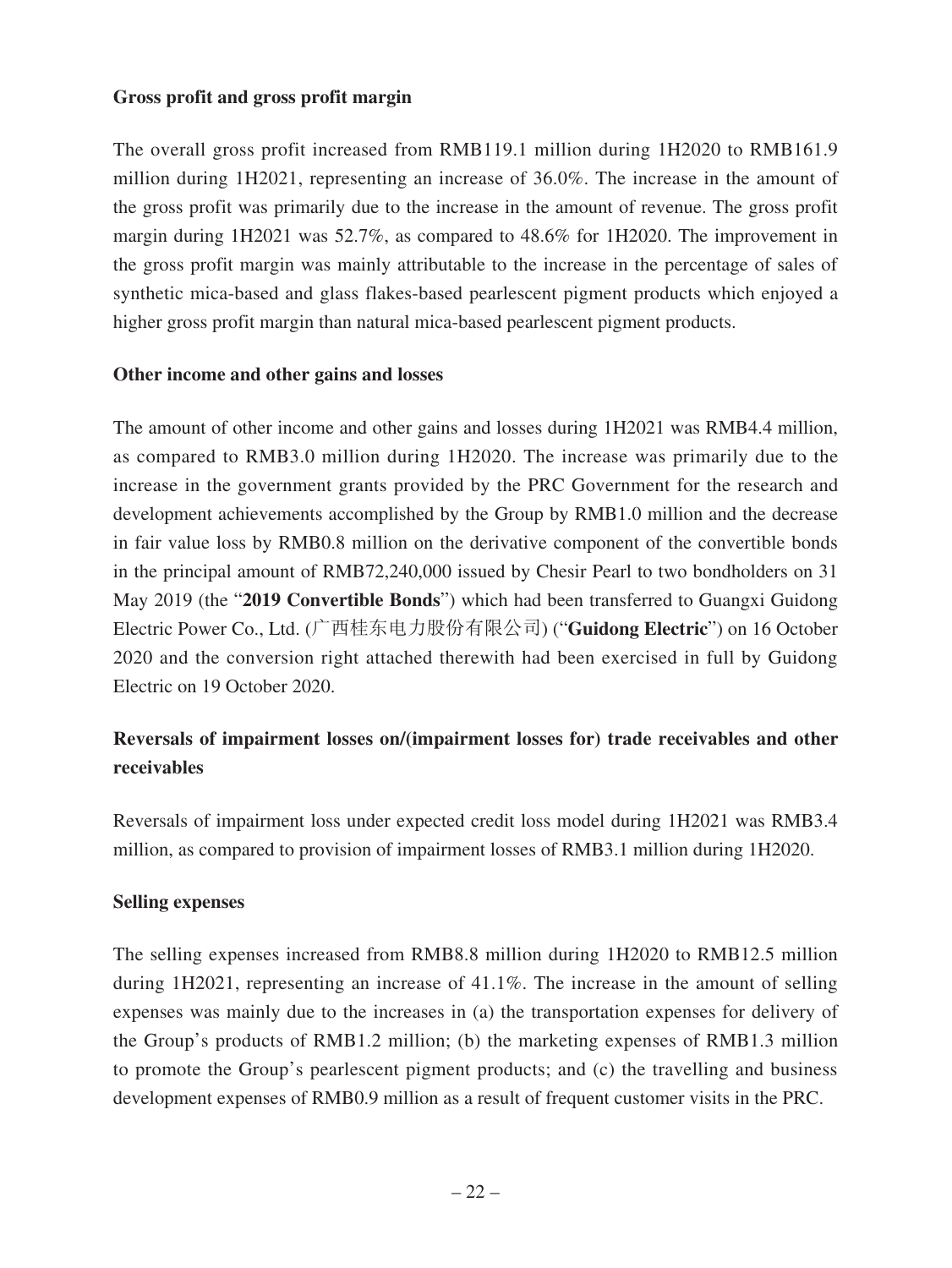#### **Administrative and other operating expenses**

The administrative and other expenses increased from RMB26.5 million during 1H2020 to RMB40.9 million during 1H2021, representing an increase of 54.7%. The increase was primarily due to the amount of the Listing expenses incurred and charged to profit or loss of RMB8.6 million during 1H2021, as compared to the Listing expenses of RMB3.9 million charged to profit or loss during 1H2020.

According to the accounting policies adopted by the Group, the expenses incurred on research and development activities were charged to profit or loss. The Group incurred RMB18.0 million for its research and development activities during 1H2021, as compared to RMB10.7 million during 1H2020.

#### **Finance costs**

The finance costs decreased from RMB10.2 million during 1H2020 to RMB6.1 million during 1H2021, representing a decrease of 40.5%. Such decrease was primarily due to the decrease in interest payments as a result of (a) the repayment of bank loans of RMB3.6 million and finance lease of RMB14.1 million during 1H2021 and (b) the conversion of the 2019 Convertible Bonds on 19 October 2020.

#### **Income tax expense**

The income tax expense increased from RMB10.8 million during 1H2020 to RMB12.2 million during 1H2021. The increase was primarily due to the increase in the amount of profit before tax to RMB110.3 million during 1H2021 which was in turn due to the increase in the amount of revenue.

#### **Profit for the period**

As a result of the foregoing, the profit increased from RMB62.7 million during 1H2020 to RMB98.2 million during 1H2021, representing an increase of 56.5%. The profit margin increased from 25.6% for 1H2020 to 32.0% for 1H2021. The improvement in the profit margin was due to the factors stated above.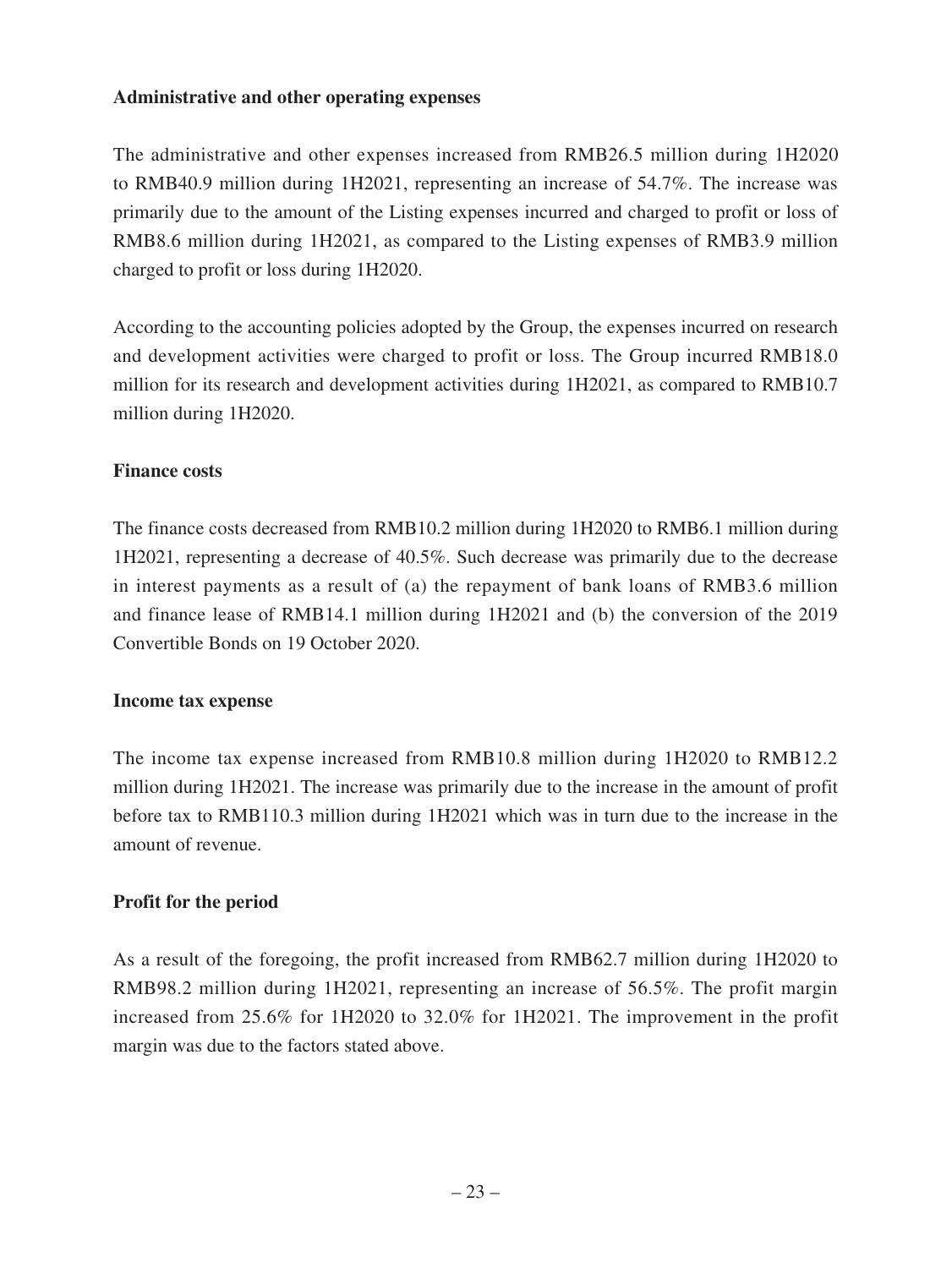#### **MARKET AND BUSINESS OUTLOOK**

#### **Market outlook**

On 1 July 2021, the National Development and Reform Commission (

) of the PRC issued the "14th Five-Year Plan for the Development of the Circular Economy", which is aimed to increase the strength and the efficiency of the internal circulated economic structure that would be adapted in the PRC. The 14th Five-Year Plan also promotes the use of green production and low-carbon technologies in the manufacturing industry. It is essential for the pearlescent pigment industry to use environmental-friendly production technology and clean and heavy metal-free raw materials and production process for the purpose of expediting the replacement of the traditional chemical-based pigment products.

The Group will continue to explore the use of pearlescent pigment products in automotive and cosmetic applications. The PRC automotive pearlescent pigments market is expected to reach RMB1,702.9 million in 2025, with a compound average growth rate of 52.4%. At present, pearlescent pigments have been widely used in automotive paints and high-end refinishing paints because of their high weathering resistance, and the colour offering has expanded to a wide range of colours with further increase in pearlescent pigment penetration is expected.

With the continuous improvements in the PRC living standards, disposable income and awareness of appearance in recent years, the application of pearlescent pigment products in cosmetics is expected to develop rapidly due to the non-toxic characteristic and good pearlescent effect. According to the National Bureau of Statistics (Separately 2015) of the PRC, the national retail sales of cosmetics for the year ended 31 December 2020 amounted to RMB340.0 billion, representing an increase of 9.5% as compared to the year ended 31 December 2019. The growth rate of national retail sales of cosmetics for the year ended 31 December 2020 was also 13.4% higher than the growth rate of total retail sales of general consumer goods during the same period. The PRC cosmetics pearlescent pigment market is expected to reach RMB2.3 billion by 2025 at a compound average growth rate of 34.0%.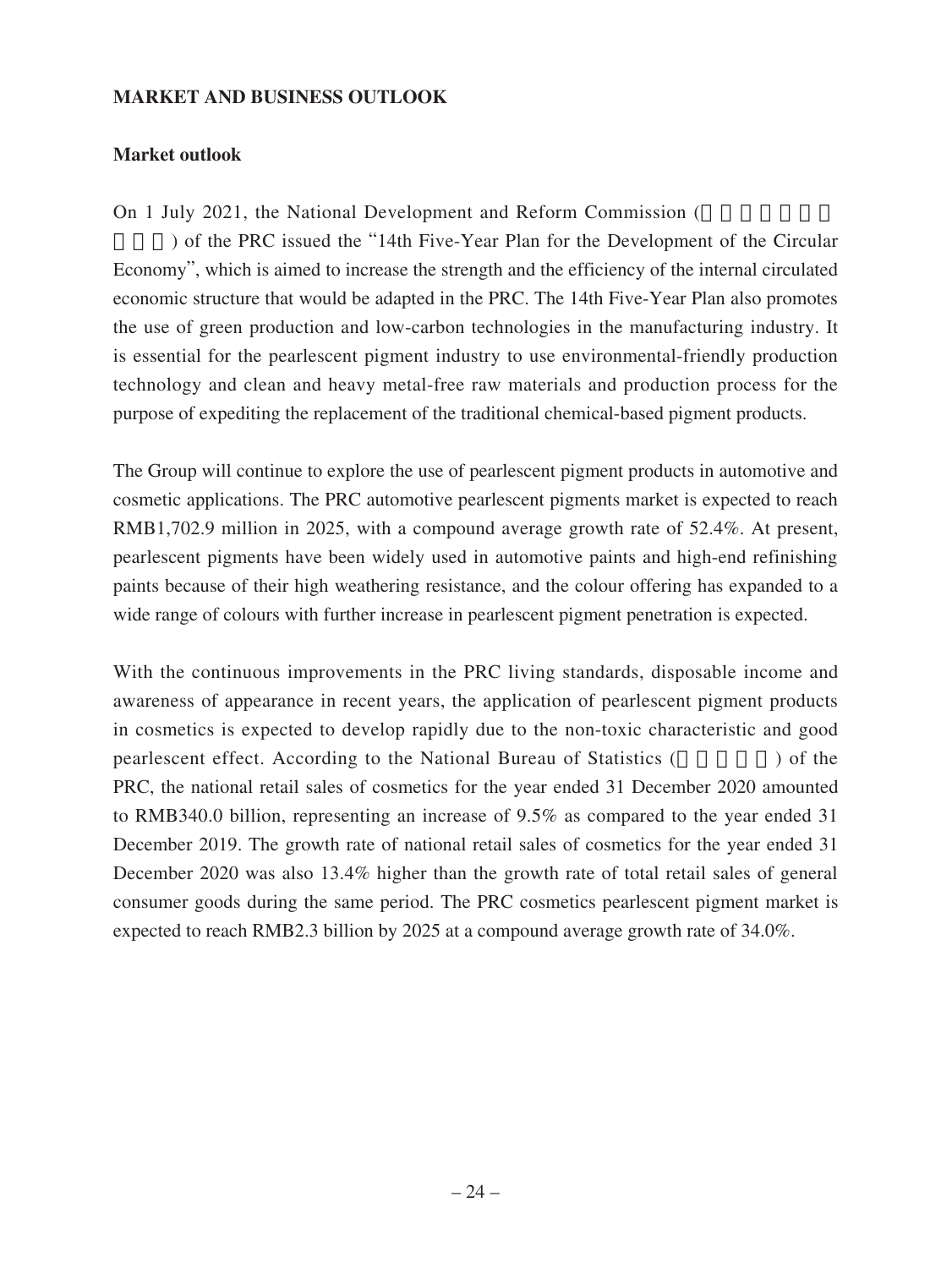Recently, the State Administration for Market Regulation (a) of the state  $\lambda$ PRC has released a number of cosmetic supervision and management regulations, such as the Supervision and Administration Measures for Cosmetic Production and Operation ( ) on 26 July 2021 which strengthens the supervision and

management of the cosmetic industry and strictly regulates the quality of cosmetic production as well as the use of environment-friendly and non-toxic raw materials. Therefore, the recognition of cosmetic grade pearlescent pigment products that are non-toxic, easy-to-use and have excellent pearlescent effect is expected to continue to increase.

#### **Implementation plans**

There has been no significant change to the implementation plans of the Group set forth in the section headed "Future Plans and Proposed Use of the Net Proceeds from the Global Offering" of the Prospectus. The following sets forth updated information on the implementation plans of the Group during the second half of 2021:

## **Expand the production capacity for the pearlescent pigment products**

As of 30 June 2021, the Group has completed the initial preparation works including underground foundation works and construction of temporary roads and facilities for the Phase 2 Production Plant. The construction of the Phase 2 Production Plant is in progress and the Group has commenced the procurement of the required equipment and machinery. In addition, the Group has commenced the initial preparation works, such as obtaining the project approval and planning for the site formation works, for the Luzhai Synthetic Mica Plant. The Phase 2 Production Plant and the Luzhai Synthetic Mica Plant are expected to commence the first stage of commercial production in the fourth quarter of 2021 and the second quarter of 2022, respectively, as planned.

## **Strengthen the research and development efforts**

The Group will continue its research and development efforts in the development of new pearlescent pigment products and new applications, improvement in the production process and technology and to cater to the latest industry trends and the changing requirements of the customers.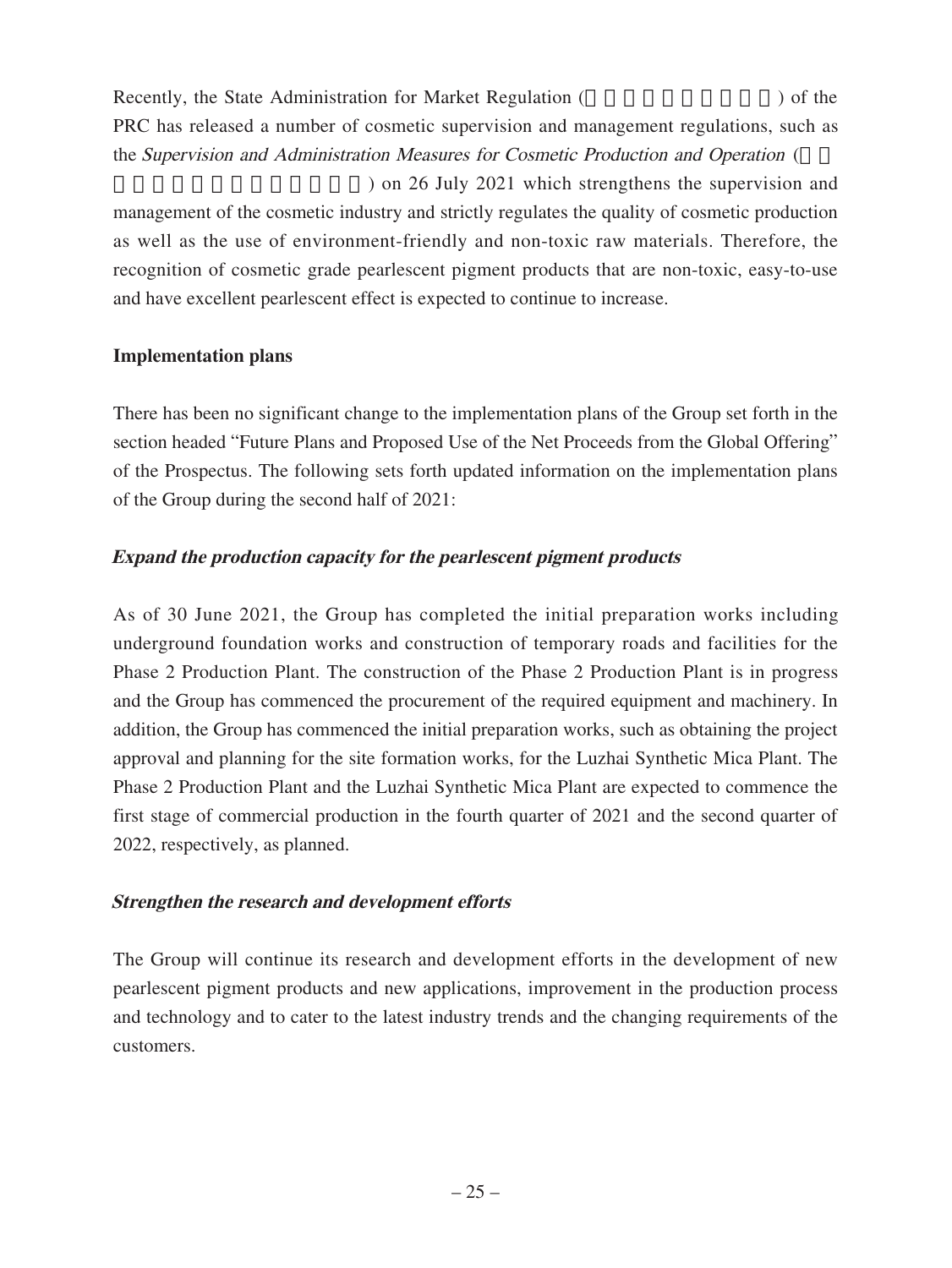#### **Promote brand awareness**

The Group plans to launch additional marketing campaigns and advertise the pearlescent pigment products of the Group on industry journals, newspapers and online media. The Group also plans to participate in technology training seminars, forums and exhibitions in the PRC and the overseas markets.

## **LIQUIDITY AND FINANCIAL RESOURCES**

As of 31 December 2020 and 30 June 2021, the balance of bank and cash balances amounted to RMB747.6 million and RMB740.9 million, respectively. The bank and cash balances were maintained at a prudent level for the purpose of satisfying the requirements for daily business operations of the Group. The decrease in bank and cash balances as of 30 June 2021 was mainly due to the payment of construction costs for the Phase 2 Production Plant.

As of 31 December 2020 and 30 June 2021, the outstanding bank loans and other borrowings amounted to RMB165.6 million and RMB155.0 million, respectively. The decrease in bank loans and other borrowings was mainly due to the repayment of bank loans of RMB3.6 million and finance lease of RMB14.1 million during 1H2021.

## **GEARING**

The Group monitors capital using a gearing ratio, which is total liability divided by the equity. The gearing ratio of the Group was 16.5% as of 30 June 2021 (31 December 2020: 18.3%).

## **CAPITAL COMMITMENTS**

Capital commitments represent the amount of capital expenditure contracted for as of a particular date but not yet incurred. As of 31 December 2020 and 30 June 2021, the capital commitments amounted to RMB568.3 million and RMB424.0 million, respectively, which represent the commitments to purchase property, plant and equipment and include (a) the modifications and expansions of the production plant currently used by the Group for the research and development and production of the pearlescent pigment products and synthetic mica powder and located in Liuzhou City, Guangxi Zhuang Autonomous Region, the PRC (the "**Phase 1 Production Plant**") and (b) the construction of the Phase 2 Production Plant and the Luzhai Synthetic Mica Plant and the acquisition of the related production facilities.

## **INTERIM DIVIDEND**

The Board has decided not to declare and pay any interim dividend for 1H2021 (1H2020: Nil).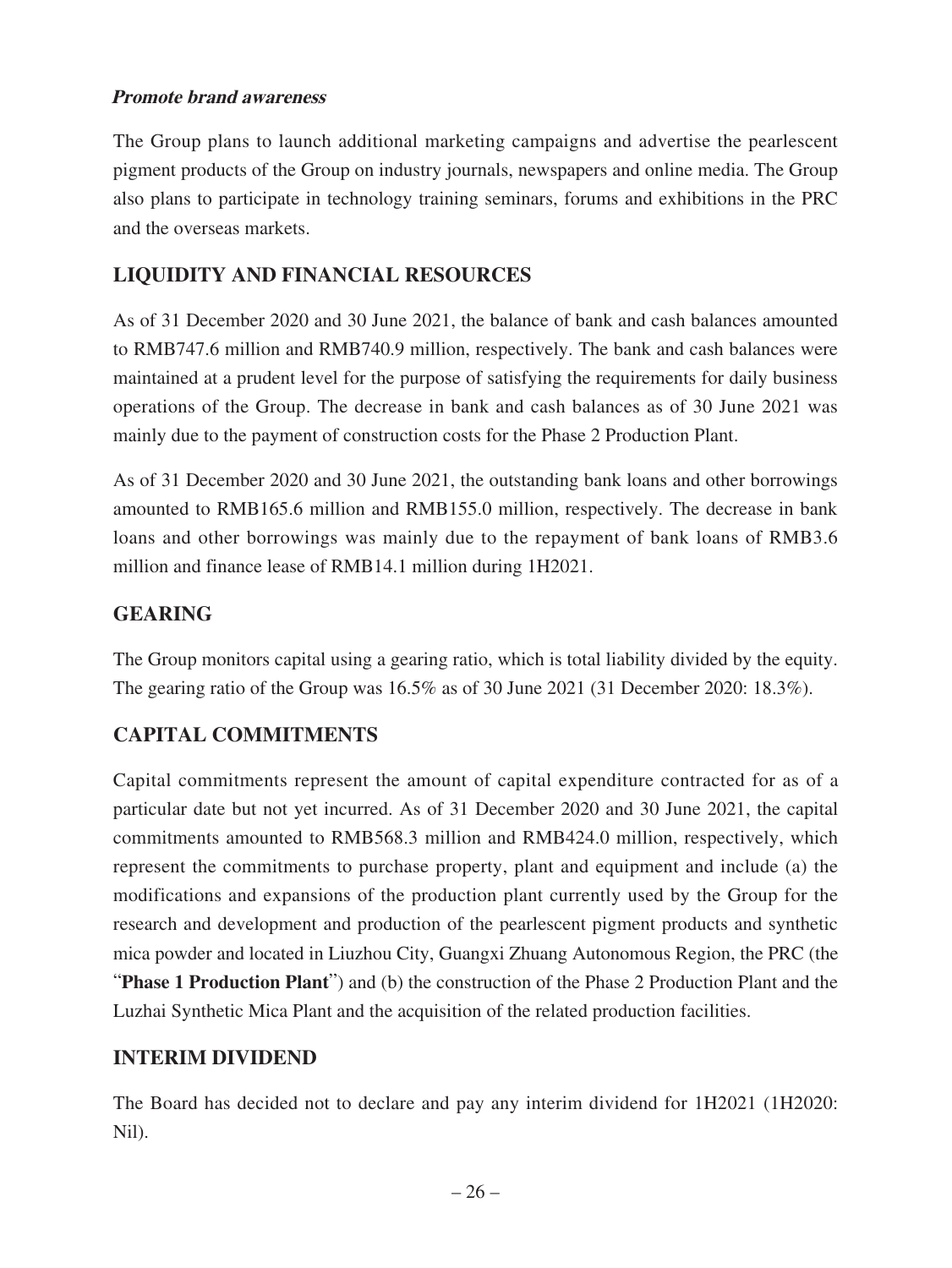## **FOREIGN EXCHANGE EXPOSURE**

The Group has limited exposure to foreign currency risk as most of its business transactions, assets and liabilities are principally denominated in Renminbi, while payment for the purchase of certain imported raw materials are required to be settled in US dollars. The Group has not maintained any long-term hedging arrangement for this limited exposure as it monitors the exchange rates between Renminbi and US dollars from time to time and maintain sufficient amount of US dollars for settlement purpose.

## **CONTINGENT LIABILITIES**

The Group did not have any material contingent liabilities as of 30 June 2021.

#### **USE OF NET PROCEEDS FROM THE GLOBAL OFFERING**

The Shares have been listed on the Stock Exchange since 16 July 2021. The Over-allotment Option (as defined and described in the Prospectus) was partially exercised on 5 August 2021. The total number of Shares newly issued by the Company under the Global Offering was 319,742,000 and the amount of the net proceeds amounted to HK\$970.2 million. The Company received the amount of the net proceeds from the Global Offering in July 2021 and August 2021. The table below sets forth the intended use of the net proceeds from the Global Offering and Over-allotment Option and actual usage up to the date of this announcement:

|                                                                                                                                                      | <b>Allocation of the</b><br>net proceeds<br>from the<br><b>Global Offering</b><br>and the<br>Over-allotment | Percentage<br>to the total | <b>Amount</b><br>utilised up<br>to the date<br>of this | <b>Remaining</b><br>balance as<br>of the date<br>of this | <b>Expected</b><br>timeline<br>for the |
|------------------------------------------------------------------------------------------------------------------------------------------------------|-------------------------------------------------------------------------------------------------------------|----------------------------|--------------------------------------------------------|----------------------------------------------------------|----------------------------------------|
| <b>Prescribed usage</b>                                                                                                                              | Option                                                                                                      | net proceeds               | announcement                                           | announcement                                             | intended use                           |
|                                                                                                                                                      | HK\$' million                                                                                               | %                          | HK\$' million                                          | HK\$' million                                            |                                        |
| Construction of the Phase 2<br>Production Plant <sup>(1)</sup>                                                                                       | 539.5                                                                                                       | 55.6                       |                                                        | 539.5                                                    | By the first<br>quarter of 2025        |
| Construction of the Luzhai                                                                                                                           |                                                                                                             |                            |                                                        |                                                          | By the second                          |
| Synthetic Mica Plant <sup>(2)</sup><br>Increase investment in research<br>and development facilities<br>and testing equipment of<br>the research and | 330.8                                                                                                       | 34.1                       |                                                        | 330.8                                                    | quarter of 2025                        |
| development centre                                                                                                                                   | 68.9                                                                                                        | 7.1                        |                                                        | 68.9                                                     | By end of 2022                         |
| Sales and marketing activities<br>and building sales network                                                                                         | 31.0                                                                                                        | 3.2                        |                                                        | 31.0                                                     | By end of 2023                         |
| <b>Total</b>                                                                                                                                         | 970.2                                                                                                       | 100.0                      |                                                        | 970.2                                                    |                                        |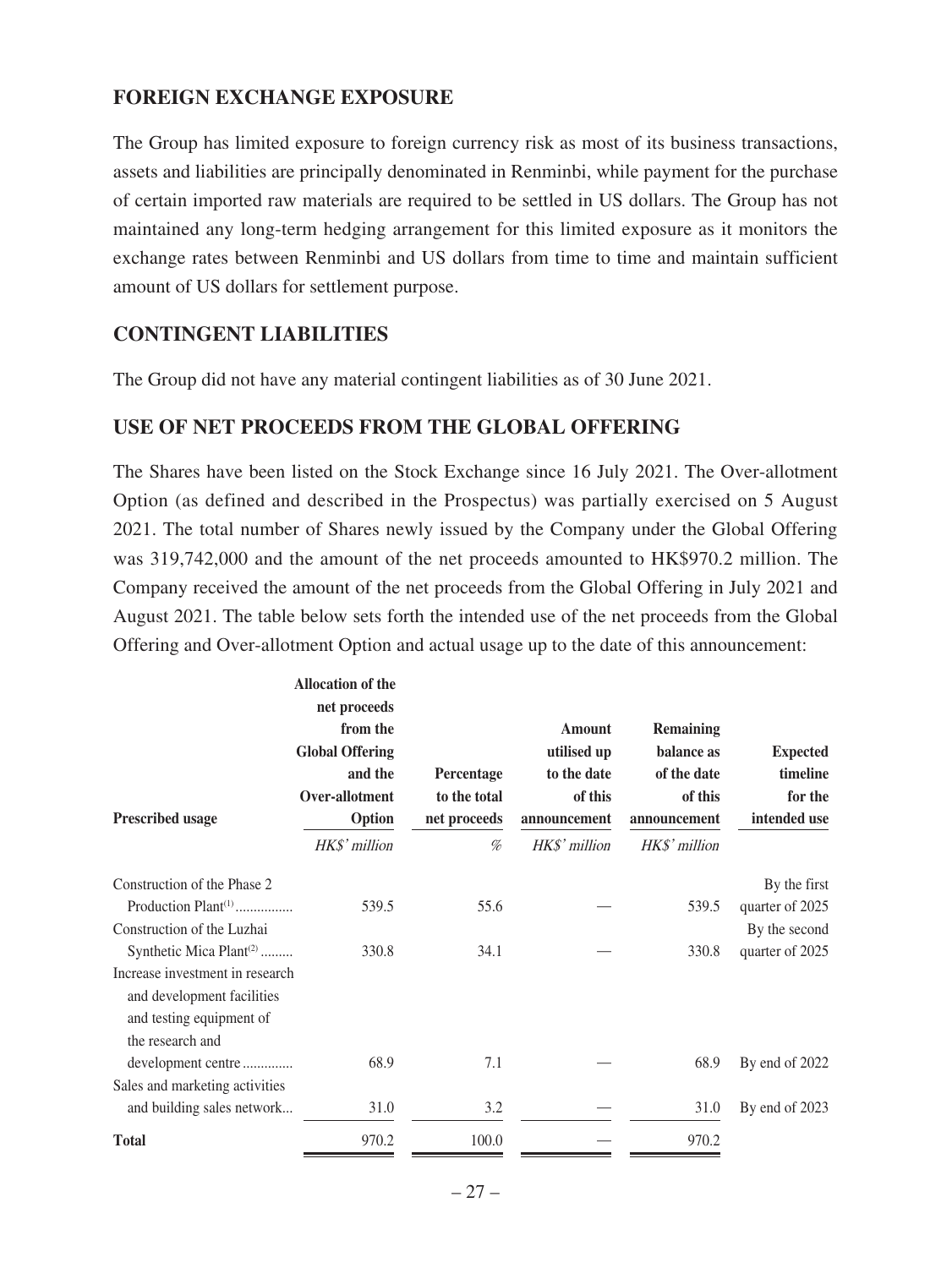Notes:

- (1) Phase 2 Production Plant is the production plant to be constructed with an estimated total site area of 148,713.7 sq.m. for the production of pearlescent pigment products with an estimated designed annual production capacity of 30,000 tonnes.
- (2) Luzhai Synthetic Mica Plant is the production plant to be constructed with an estimated site area of 42,467.2 sq.m. for the production of synthetic mica flakes with an estimated designed annual production capacity of 30,000 tonnes.

As of the date of this announcement, the unutilised proceeds are deposited in licensed banks in Hong Kong and the PRC.

# **SIGNIFICANT INVESTMENTS, MATERIAL ACQUISITIONS AND DISPOSAL**

The Group did not have any significant investment, material acquisition or disposal for 1H2021.

## **EMPLOYEES**

The Group had 487 employees in the PRC as of 30 June 2021 (31 December 2020: 462). The Group encourages high productivity and remunerates its employees based on their qualification, work experiences, prevailing market prices and contribution to the Group. Incentives in the form of bonuses and share options may also be offered to eligible employees based on individual performance.

## **SHARE OPTION SCHEME**

A share option scheme (the "**Share Option Scheme**") was approved and conditionally adopted pursuant to the resolutions passed by the Shareholders on 2 June 2021 (the "**Adoption Date**") for the purpose of providing incentives and rewards to eligible participants for their contributions to the Group. The principal terms of the Share Option Scheme are set forth in "D. Post-IPO Share Option Scheme" in Appendix V to the Prospectus. Since the Adoption Date and up to the date of this announcement, no share options of the Company were granted, exercised, cancelled or lapsed under the Share Option Scheme.

## **PURCHASE, SALE AND REDEMPTION OF LISTED SECURITIES**

As the Shares were not listed on the Stock Exchange as of 30 June 2021, neither the Company nor any of its subsidiaries or consolidated affiliated entities purchased, sold or redeemed any of the Company's listed securities during 1H2021.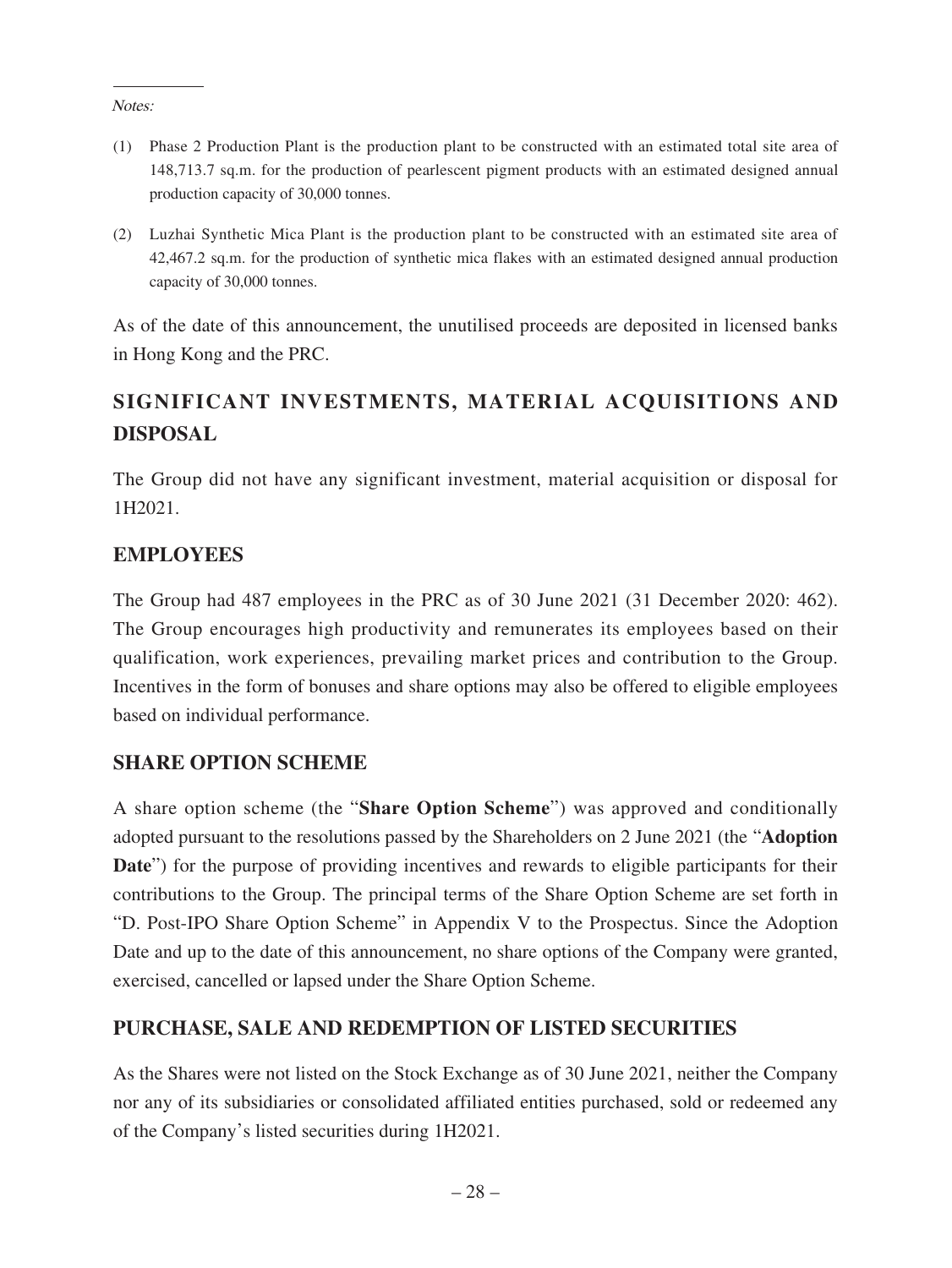## **SUBSEQUENT EVENTS**

The Shares have been listed on the Stock Exchange since 16 July 2021 with 290,674,000 Shares newly issued at the offer price of HK\$3.25 for each Share under the Global Offering. The net proceeds from the Global Offering has increased the net assets of the Group. On 5 August 2021, the Company announced that the Over-allotment Option (as defined and described in the Prospectus) was partially exercised, pursuant to which 29,068,000 Shares have been issued at the same offer price of HK\$3.25 for each Share. The Company has received additional net proceeds from the partial exercise of the Over-allotment Option.

Save as disclosed above, there was no significant event affecting the Group which occurred after the end of 1H2021 and up to the date of this announcement.

## **AUDIT COMMITTEE REVIEW**

The audit committee (the "**Audit Committee**") of the Board has reviewed the accounting principles and practices adopted by the Group and discussed with the management of the Group regarding the risk management and internal controls systems and financial reporting matters including a review of the unaudited interim condensed consolidated financial statements for 1H2021. The unaudited interim condensed consolidated financial statements for 1H2021 have also been reviewed but not audited by the Group's external auditor, RSM Hong Kong, in accordance with Hong Kong Standard on Review Engagements 2410 "Review of Interim Financial Information Performed by the Independent Auditor of the Entity" issued by the Hong Kong Institute of Certified Public Accountants.

## **CORPORATE GOVERNANCE**

As the Shares were not listed on the Stock Exchange as of 30 June 2021, the Corporate Governance Code (the "**Corporate Governance Code**") contained in Appendix 14 to the Rules Governing the Listing of Securities on the Stock Exchange (the "**Listing Rules**") was not applicable to the Company during 1H2021.

The Group is committed to maintaining high standard of corporate governance to safeguard the interests of the Shareholders, enhance corporate value, formulate its business strategies and policies, and enhance its transparency and accountability.

The Company's corporate governance practices are based on the principles and code provisions as set forth in the Corporate Governance Code and the Company has adopted the Corporate Governance Code as its own code of corporate governance. The Corporate Governance Code has been applicable to the Company with effect from the Listing Date.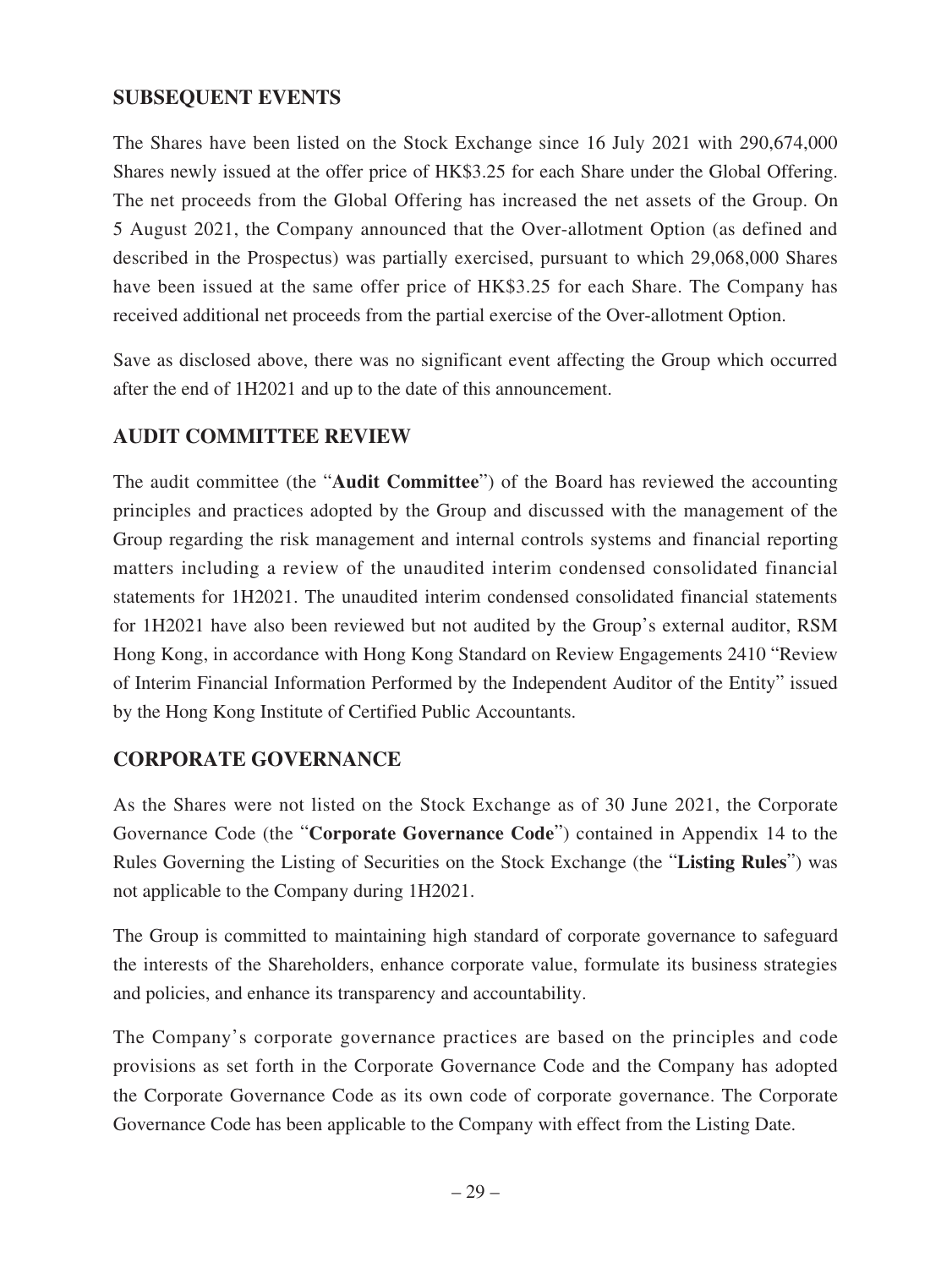Pursuant to code provision A.2.1 of the Corporate Governance Code, the roles of chairman and chief executive should be separated and should not be performed by the same individual. Mr. SU, the chairman of the Board and the chief executive officer of the Company, currently performs these two roles. Mr. SU has been responsible for formulating overall business development strategies and leading overall operations of the Group and has been instrumental to business growth of the Group. The Board therefore considers that vesting the roles of both chairman and chief executive officer in Mr. SU is beneficial to business development of the Group by ensuring consistent leadership and enabling more effective and efficient overall strategic planning. The senior management team and the Board will provide check-andbalance of power and authority.

The Board considers that the balance of power and authority for the present arrangement will not be impaired and this structure will enable the Company to make and implement decisions promptly and effectively. The Board will continue to review and consider splitting the roles of chairman and chief executive officer of the Company at a time when it is appropriate and suitable by taking into account the circumstances of the Group as a whole. Save for the above deviation, the Board is of the view that the Company has complied with the applicable code provisions as set out in the Corporate Governance Code since the Listing Date and up to the date of this announcement. The Board will periodically review and enhance its corporate governance practices to ensure that the Company continues to meet the requirements of the Corporate Governance Code.

# **COMPLIANCE WITH THE MODEL CODE FOR SECURITIES TRANSACTIONS BY DIRECTORS**

As the Shares of the Company were not listed on the Stock Exchange during 1H2021, the provisions under the Listing Rules in relation to the compliance with the Model Code for Securities Transactions by Directors of Listed Issuers (the "**Model Code**") as set forth in Appendix 10 to the Listing Rules by the Directors were not applicable to the Company during 1H2021.

The Company has adopted the Model Code as its code of conduct regarding securities transactions by the Directors. Having made specific enquiry with all Directors, they have confirmed their compliance with the required standard as set out in the Model Code since the Listing Date and up to the date of this announcement.